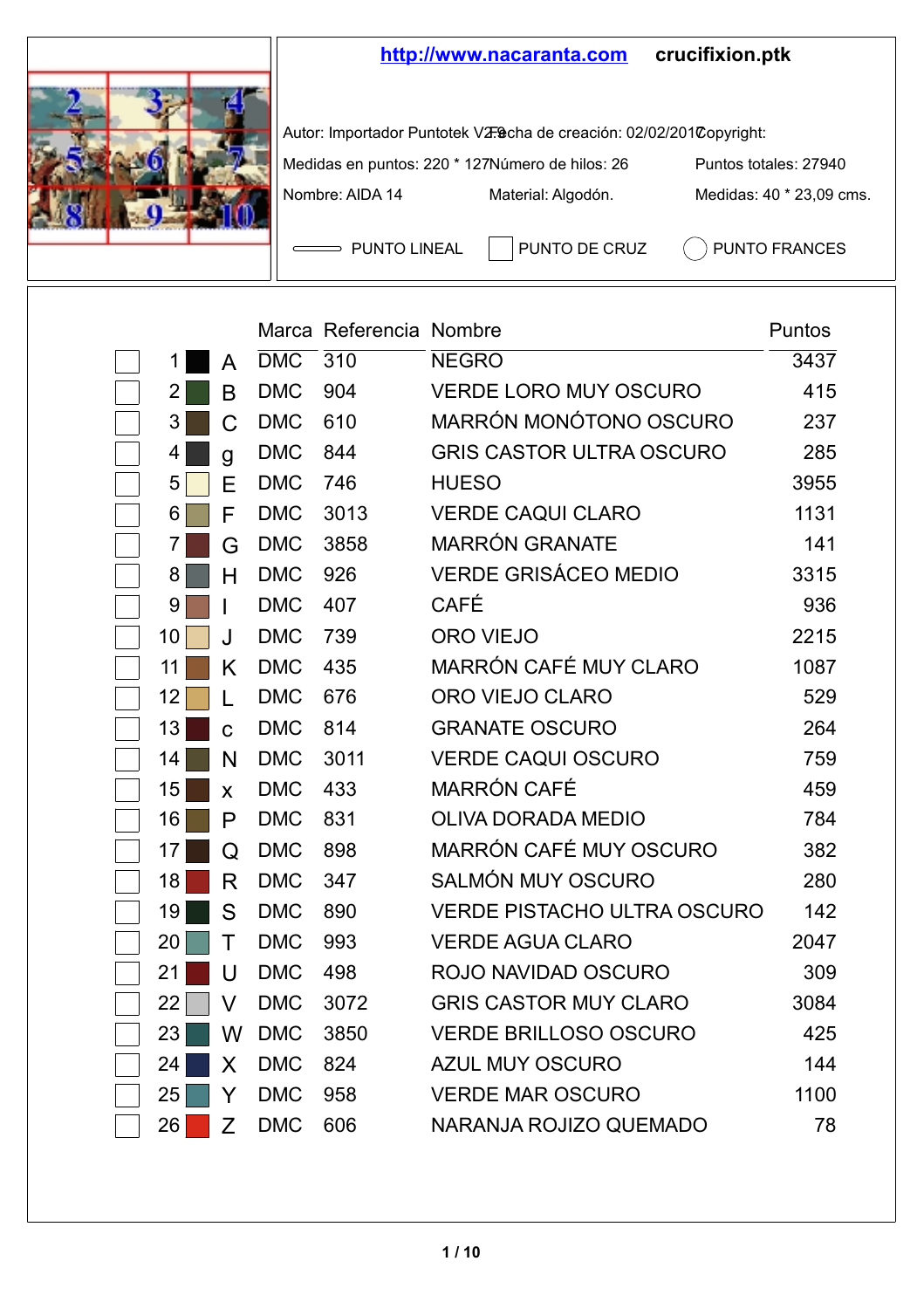**<http://www.nacaranta.com>crucifixion.ptk 73\*42**

|             |                      |  |  |               |                        | 10                      |              |              |              |  |  |  | 20 |  |             |   |              |                |              |   | 30          |    |              |              |               |                                                  |              |              |                |              | 40           |              |              |              |             |             |  |                                    |                    | 50       |            |                  |            |             |             |                       |    |                         | 60                      |       |                         |                         |                 |     |    |             |                |              |              | 70                |                           |
|-------------|----------------------|--|--|---------------|------------------------|-------------------------|--------------|--------------|--------------|--|--|--|----|--|-------------|---|--------------|----------------|--------------|---|-------------|----|--------------|--------------|---------------|--------------------------------------------------|--------------|--------------|----------------|--------------|--------------|--------------|--------------|--------------|-------------|-------------|--|------------------------------------|--------------------|----------|------------|------------------|------------|-------------|-------------|-----------------------|----|-------------------------|-------------------------|-------|-------------------------|-------------------------|-----------------|-----|----|-------------|----------------|--------------|--------------|-------------------|---------------------------|
| $\mathbf 0$ | $V$ T T T            |  |  |               |                        |                         |              |              |              |  |  |  |    |  |             |   |              |                |              |   |             |    |              |              |               |                                                  |              |              |                |              |              |              |              |              |             |             |  |                                    |                    |          |            |                  |            |             |             |                       |    |                         |                         |       |                         |                         |                 |     |    |             | IJ             | J            | $\mathbf{J}$ | IJ.               | ا ا ا                     |
|             | $\overline{V}$ T     |  |  |               |                        |                         |              |              |              |  |  |  |    |  |             |   |              |                |              |   | $\mathbf v$ |    | $\mathbf{v}$ | V            |               |                                                  |              | $\mathbf{v}$ | $\mathbf{v}$   | $\mathsf{v}$ | $\mathsf{v}$ | $\mathbf{v}$ | $\mathbf{v}$ |              |             |             |  | U U U U U V V V V V                |                    |          |            |                  | IJ         | IJ          |             | JJJJJ                 |    | IJ                      | IJ                      | IJ    | J                       | J                       | J               |     | IJ | J           | J              | J            |              |                   | JJ                        |
|             | $V$ <sup>T</sup> $T$ |  |  |               |                        |                         |              |              |              |  |  |  |    |  |             |   |              |                |              |   |             |    |              | т            |               | $\mathbf{v}$                                     | $\mathbf{v}$ |              | V <sub>1</sub> |              |              |              |              |              |             |             |  | ULLLLLLLLLLLLLUVVVVVVVVVV          |                    |          |            |                  |            |             |             |                       |    | IJ                      | IJ                      | IJ    | IJ                      | J                       | J               |     | J  | J           | J              |              |              |                   | J/J                       |
|             | v v                  |  |  | lv            | $\mathsf{I}\mathsf{v}$ | $\mathbf v$             | $\mathbf{v}$ | $\mathbf{v}$ | $\mathbf{v}$ |  |  |  |    |  |             |   |              |                |              |   |             |    |              |              |               |                                                  |              |              |                |              |              |              |              |              |             | V V V V     |  | lv                                 | JU                 |          | IJ         | IJ<br>IJ         | IJ         | IJ          | IJ          | IJ                    | IJ | J                       | J                       | J     |                         |                         |                 |     |    |             |                |              |              |                   | $\overline{\mathsf{J}}$ E |
|             | $\overline{v}$       |  |  |               |                        |                         |              |              |              |  |  |  |    |  |             |   |              |                |              |   |             |    |              |              |               |                                                  |              |              |                |              |              |              |              |              |             |             |  |                                    | IV   J   J   J   J |          |            |                  | IJ         | IJ          | IJ          | J J J                 |    | IJ                      | IJ                      | IJ    |                         |                         |                 |     |    |             |                |              |              |                   | E E                       |
|             | <u>VV</u>            |  |  |               |                        |                         |              |              |              |  |  |  |    |  |             |   |              |                |              |   |             |    |              |              |               |                                                  |              |              |                |              |              | $\mathsf{v}$ | $\mathsf{v}$ |              |             |             |  |                                    |                    |          |            |                  |            | <b>UVIV</b> |             | V V J J               |    | IJ                      | IJ                      | IJ    | IJ                      | J                       | J               |     |    |             |                |              |              | E                 | EE                        |
|             | <b>VT</b>            |  |  | <u>Iviviv</u> |                        | $\overline{\mathsf{v}}$ | $\mathbf{v}$ | $\mathbf{v}$ |              |  |  |  |    |  |             |   |              |                |              |   |             |    |              |              |               |                                                  |              |              |                |              |              | $\mathsf{v}$ | $\mathbf{v}$ |              |             |             |  |                                    |                    |          |            |                  |            |             |             | V V V V               |    |                         |                         | lv Iv |                         |                         |                 |     |    |             | E              | E            | F            | E                 | EE                        |
|             |                      |  |  | Iviviviviv    |                        |                         |              |              |              |  |  |  |    |  |             |   |              |                |              |   |             |    |              |              |               |                                                  |              |              |                |              |              |              |              |              |             |             |  |                                    |                    |          |            |                  |            |             |             |                       |    |                         |                         |       |                         |                         |                 |     |    |             | E              | E            |              |                   | E E                       |
|             | τI                   |  |  | ١v            | ١v                     |                         |              |              |              |  |  |  |    |  |             |   |              |                |              |   |             |    |              |              |               |                                                  |              |              |                |              |              |              |              |              |             |             |  |                                    |                    |          |            | IVIVIVIVIVIVIVIV |            |             |             |                       |    | $\overline{\mathsf{v}}$ |                         | V V   | $\mathbf v$             | $\mathbf v$             | <b>V</b>        |     |    |             | E              | Ē            |              |                   | EE                        |
| 10          |                      |  |  | lv            |                        |                         |              |              |              |  |  |  |    |  |             |   |              |                |              |   |             |    |              |              |               |                                                  |              |              |                |              |              | v            |              |              |             |             |  |                                    |                    |          |            |                  |            |             |             |                       |    | <u>Ivivi</u>            |                         | lv Iv | $\mathbf v$             | $\overline{\mathsf{v}}$ |                 | V V |    | lv          | E              | E            | E            | E                 | EE                        |
|             |                      |  |  |               |                        |                         |              |              |              |  |  |  |    |  |             |   |              |                |              |   |             |    |              |              |               |                                                  |              |              |                |              |              |              |              |              |             |             |  |                                    |                    |          |            |                  |            |             |             |                       |    |                         |                         |       |                         |                         |                 |     |    |             |                | F            | F            |                   | EE                        |
|             | TT                   |  |  |               |                        |                         |              |              |              |  |  |  |    |  |             |   |              |                |              |   |             |    |              |              |               |                                                  |              |              |                |              |              |              |              |              |             |             |  |                                    |                    |          |            |                  |            |             |             | <u> V V V V V V V</u> |    | ١v                      | $\overline{\mathsf{v}}$ | 'lv   | $\mathbf v$             | $\mathbf v$             | <b>V</b>        |     |    |             |                |              |              |                   | EE                        |
|             |                      |  |  |               |                        |                         |              |              |              |  |  |  |    |  |             |   |              |                |              |   |             |    |              |              |               |                                                  |              |              |                |              |              |              |              |              |             |             |  |                                    |                    |          |            |                  |            |             |             | v v v v v v v v v v   |    |                         |                         |       | $\overline{\mathsf{v}}$ |                         | <u>Iviviv</u>   |     |    | <b>VV</b>   |                | E            | E            | E                 | EE                        |
|             |                      |  |  |               |                        |                         |              |              |              |  |  |  |    |  |             |   |              |                |              |   |             |    |              |              |               |                                                  |              |              |                |              |              |              |              |              |             |             |  |                                    |                    |          |            |                  |            |             |             |                       |    |                         |                         |       | $\overline{\mathsf{v}}$ | $\overline{\mathsf{v}}$ | lv              |     |    |             |                |              |              | E                 | EE                        |
|             |                      |  |  |               |                        |                         |              |              |              |  |  |  |    |  |             |   |              |                |              |   |             |    |              |              |               |                                                  |              |              |                |              |              |              |              |              |             |             |  |                                    |                    |          |            |                  |            |             |             |                       | ١v |                         |                         |       |                         |                         |                 |     |    |             |                |              |              |                   | EE                        |
|             |                      |  |  |               |                        |                         |              |              |              |  |  |  |    |  |             |   |              |                |              |   |             |    |              |              |               |                                                  |              |              |                |              |              |              |              |              |             |             |  |                                    |                    |          |            |                  |            |             |             | <u> V V V V V V V</u> |    |                         |                         |       | $\mathbf v$             | $\mathbf v$             | <b>v</b>        |     | ΙV | $\mathbf v$ |                |              |              | E                 | EE                        |
|             |                      |  |  |               |                        |                         |              |              |              |  |  |  |    |  |             |   |              |                |              |   |             |    |              |              |               |                                                  |              |              |                |              |              |              |              |              |             |             |  |                                    |                    |          |            |                  |            |             |             |                       |    |                         |                         |       |                         |                         |                 |     |    |             |                |              |              |                   | EİE                       |
|             |                      |  |  |               |                        |                         |              |              |              |  |  |  |    |  |             |   |              |                |              |   |             |    |              |              |               |                                                  |              |              |                |              |              |              |              |              |             |             |  |                                    |                    |          |            |                  |            |             |             |                       |    |                         |                         |       |                         |                         |                 |     |    |             |                |              |              |                   | V                         |
|             | YYY                  |  |  |               |                        |                         |              |              |              |  |  |  |    |  |             |   |              |                |              |   |             |    |              |              |               |                                                  |              |              |                |              |              |              |              |              |             |             |  |                                    |                    |          |            |                  |            |             |             |                       |    |                         |                         |       |                         |                         |                 |     |    |             |                |              |              |                   | V                         |
| 20          |                      |  |  |               |                        |                         |              |              |              |  |  |  |    |  |             |   |              |                |              |   |             |    |              |              |               |                                                  |              |              |                |              |              |              |              |              |             |             |  |                                    |                    |          |            |                  |            |             |             |                       |    |                         |                         |       |                         |                         |                 |     |    |             |                |              |              |                   | vlv                       |
|             |                      |  |  |               |                        |                         |              |              |              |  |  |  |    |  |             |   |              |                |              |   |             |    |              |              |               |                                                  |              |              |                |              |              |              |              |              |             |             |  |                                    |                    |          |            |                  |            |             |             |                       |    |                         |                         |       |                         |                         |                 |     |    |             |                |              |              |                   | vlv                       |
|             | V٧                   |  |  |               |                        |                         |              |              |              |  |  |  |    |  |             |   |              |                |              |   |             |    |              |              |               |                                                  |              |              |                |              |              |              |              |              |             |             |  |                                    |                    |          |            |                  |            |             |             |                       |    |                         |                         |       |                         |                         |                 |     |    |             |                |              |              |                   | $V$ $V$                   |
|             |                      |  |  |               |                        |                         |              |              |              |  |  |  |    |  |             |   |              |                |              |   |             |    |              |              |               |                                                  |              |              |                |              |              |              |              |              |             |             |  |                                    |                    |          |            |                  |            |             |             |                       |    |                         |                         |       |                         |                         |                 |     |    |             |                |              |              |                   | T                         |
|             |                      |  |  |               |                        |                         |              |              |              |  |  |  |    |  |             |   |              |                |              |   |             |    |              |              |               |                                                  |              |              |                |              |              | TVI          |              |              | a           |             |  | N X Q N N                          |                    |          |            |                  |            |             |             |                       |    |                         |                         |       |                         |                         |                 |     |    |             |                |              |              |                   | lv                        |
|             |                      |  |  |               |                        |                         |              |              |              |  |  |  |    |  |             | F | C.           |                | $\mathsf{v}$ |   |             |    |              |              |               |                                                  |              |              |                | н            |              |              |              |              |             | HFINQ WPA   |  | $\blacksquare$ PAAC $\blacksquare$ |                    |          |            |                  |            |             |             |                       |    |                         |                         |       |                         |                         | $\mathbf v$     |     |    |             |                |              |              | v                 | v v                       |
|             |                      |  |  |               |                        |                         |              |              |              |  |  |  |    |  | <b>KQAA</b> |   |              |                | P            |   |             | P. |              |              |               | $\blacksquare$ Q $\blacksquare$ F $\blacksquare$ | н            |              |                |              |              |              |              |              |             |             |  | <b>HHHNBHAPMKAA</b>                |                    |          | n          |                  |            |             |             |                       |    |                         |                         |       |                         |                         |                 |     |    |             |                |              |              |                   | <b>NV</b>                 |
|             |                      |  |  |               |                        |                         |              |              |              |  |  |  |    |  |             | B | <b>NQQAA</b> |                |              |   |             |    |              |              | ккп           |                                                  |              |              |                |              |              |              |              |              |             | <b>HHQU</b> |  |                                    | <b>PB</b>          |          |            |                  |            |             |             |                       |    |                         |                         |       |                         | A                       | A               |     | A  | A           | $\overline{A}$ |              |              | Q                 | A V                       |
|             |                      |  |  |               |                        |                         |              |              |              |  |  |  |    |  | $\Omega$    | W |              | B <sub>g</sub> |              | B |             |    |              |              | <b>BAASQE</b> |                                                  |              |              |                |              |              | LLJJJ PF     |              |              |             |             |  | $N$ Q A                            |                    |          |            |                  |            |             |             |                       | S  |                         |                         | A Q A | A                       |                         |                 |     |    |             |                |              |              |                   | $T$ V                     |
|             |                      |  |  |               |                        |                         |              |              |              |  |  |  |    |  |             |   |              |                |              |   |             |    |              |              |               | I W g g B A U I I                                |              |              |                |              |              |              |              |              | <b>II</b> A |             |  | UXCAA                              |                    |          |            |                  | <b>x</b> A |             | $Q$ A       |                       |    |                         |                         |       |                         |                         |                 |     |    |             |                |              |              |                   |                           |
| 30          |                      |  |  |               |                        |                         |              |              |              |  |  |  |    |  |             |   |              |                |              |   |             |    |              |              |               |                                                  |              |              |                |              | A            |              |              |              |             | Jx          |  |                                    |                    |          |            |                  |            |             | <b>VVVV</b> |                       |    |                         |                         |       |                         |                         |                 |     |    |             |                |              |              |                   |                           |
|             |                      |  |  |               |                        |                         |              |              |              |  |  |  |    |  |             |   |              |                |              |   |             |    |              |              |               |                                                  |              |              |                |              |              | UN.          |              |              |             |             |  | <b>NAA</b>                         |                    | $\Omega$ |            |                  |            |             |             |                       |    |                         |                         |       |                         |                         |                 |     |    |             |                |              |              |                   |                           |
|             | П                    |  |  |               |                        |                         |              |              |              |  |  |  |    |  |             |   |              |                |              |   |             |    |              |              |               |                                                  |              |              |                |              |              |              | в            |              |             |             |  | <b>OPHNHH</b>                      |                    |          | <b>NNA</b> |                  |            |             |             |                       |    |                         |                         |       |                         |                         |                 |     |    |             |                |              |              |                   |                           |
|             |                      |  |  |               |                        |                         |              |              |              |  |  |  |    |  |             |   |              |                |              |   |             |    |              |              |               |                                                  |              |              |                |              |              |              |              |              |             |             |  |                                    |                    |          |            | $\Omega$         |            |             |             |                       |    |                         |                         |       |                         |                         |                 |     |    |             |                |              |              |                   |                           |
|             |                      |  |  |               |                        |                         |              |              |              |  |  |  |    |  |             |   |              |                |              |   |             |    |              |              |               |                                                  |              |              |                |              |              |              |              |              |             |             |  |                                    |                    |          | A          |                  |            |             |             |                       |    |                         |                         |       |                         |                         |                 |     |    |             |                |              |              |                   |                           |
|             |                      |  |  |               |                        |                         |              |              |              |  |  |  |    |  |             |   |              |                |              |   |             |    |              |              |               |                                                  |              |              |                |              |              |              |              |              |             |             |  |                                    |                    |          |            |                  |            |             |             |                       |    |                         |                         |       |                         |                         |                 |     |    |             |                |              |              |                   | TIT                       |
|             |                      |  |  |               |                        |                         |              |              |              |  |  |  |    |  |             |   |              |                |              |   |             |    |              |              |               |                                                  |              |              |                |              |              |              |              | $\mathsf{v}$ |             |             |  |                                    |                    |          |            |                  |            |             |             |                       |    |                         |                         |       |                         |                         |                 |     |    |             |                |              |              |                   |                           |
|             | HIY                  |  |  |               |                        |                         |              |              |              |  |  |  |    |  |             |   |              |                |              |   |             |    |              |              |               |                                                  |              |              |                |              |              |              |              |              |             |             |  |                                    |                    |          |            |                  |            |             |             |                       |    |                         |                         |       |                         |                         |                 |     |    |             |                |              |              |                   |                           |
|             |                      |  |  |               |                        |                         |              |              |              |  |  |  |    |  |             |   |              |                |              |   |             |    |              |              |               |                                                  |              |              |                |              |              |              |              | $\mathsf{v}$ |             |             |  | IJ                                 |                    |          |            |                  |            |             |             |                       |    |                         |                         |       |                         |                         |                 |     |    |             |                |              |              |                   |                           |
|             |                      |  |  |               |                        |                         |              |              |              |  |  |  |    |  |             |   |              |                |              |   |             |    |              |              |               |                                                  |              |              |                |              |              |              |              | VJ           |             |             |  |                                    |                    |          |            |                  |            |             |             |                       |    |                         |                         |       |                         |                         |                 |     |    |             |                | $\mathbf{v}$ | $\mathbf{v}$ | $\mathbf{v}$      | v v                       |
| 40          |                      |  |  |               |                        |                         |              |              |              |  |  |  |    |  |             |   |              |                |              |   |             |    |              |              |               |                                                  |              |              |                |              |              |              |              |              |             |             |  |                                    |                    |          |            |                  |            |             |             |                       |    |                         |                         |       |                         |                         |                 |     |    |             |                |              |              |                   | $\overline{v}$            |
|             |                      |  |  |               |                        |                         |              |              |              |  |  |  |    |  |             |   |              |                |              |   |             |    | ۷            | v            | v             | v                                                | v            |              |                |              |              |              |              |              |             |             |  |                                    |                    |          |            | Q                |            |             |             |                       |    |                         |                         |       |                         |                         | <u>VVVVVVVV</u> |     |    |             |                |              |              |                   | V                         |
|             |                      |  |  |               |                        |                         |              |              |              |  |  |  |    |  |             |   |              |                |              |   | V           | V  | $\mathbf{v}$ | $\mathbf{v}$ | $\mathbf{v}$  | $\mathbf{v}$                                     | $\mathbf{v}$ |              |                |              |              |              |              |              |             |             |  | <b>XQNPATTIN</b>                   |                    |          |            | A                |            |             |             |                       |    |                         |                         | viviv |                         |                         |                 |     |    |             |                |              |              | V V V V V V V V V | ∣v∣v                      |
|             |                      |  |  |               |                        |                         |              |              |              |  |  |  |    |  |             |   |              |                |              |   |             |    |              |              |               |                                                  |              |              |                |              |              |              |              |              |             |             |  |                                    |                    |          |            |                  |            |             |             |                       |    |                         |                         |       |                         |                         |                 |     |    |             |                |              |              |                   |                           |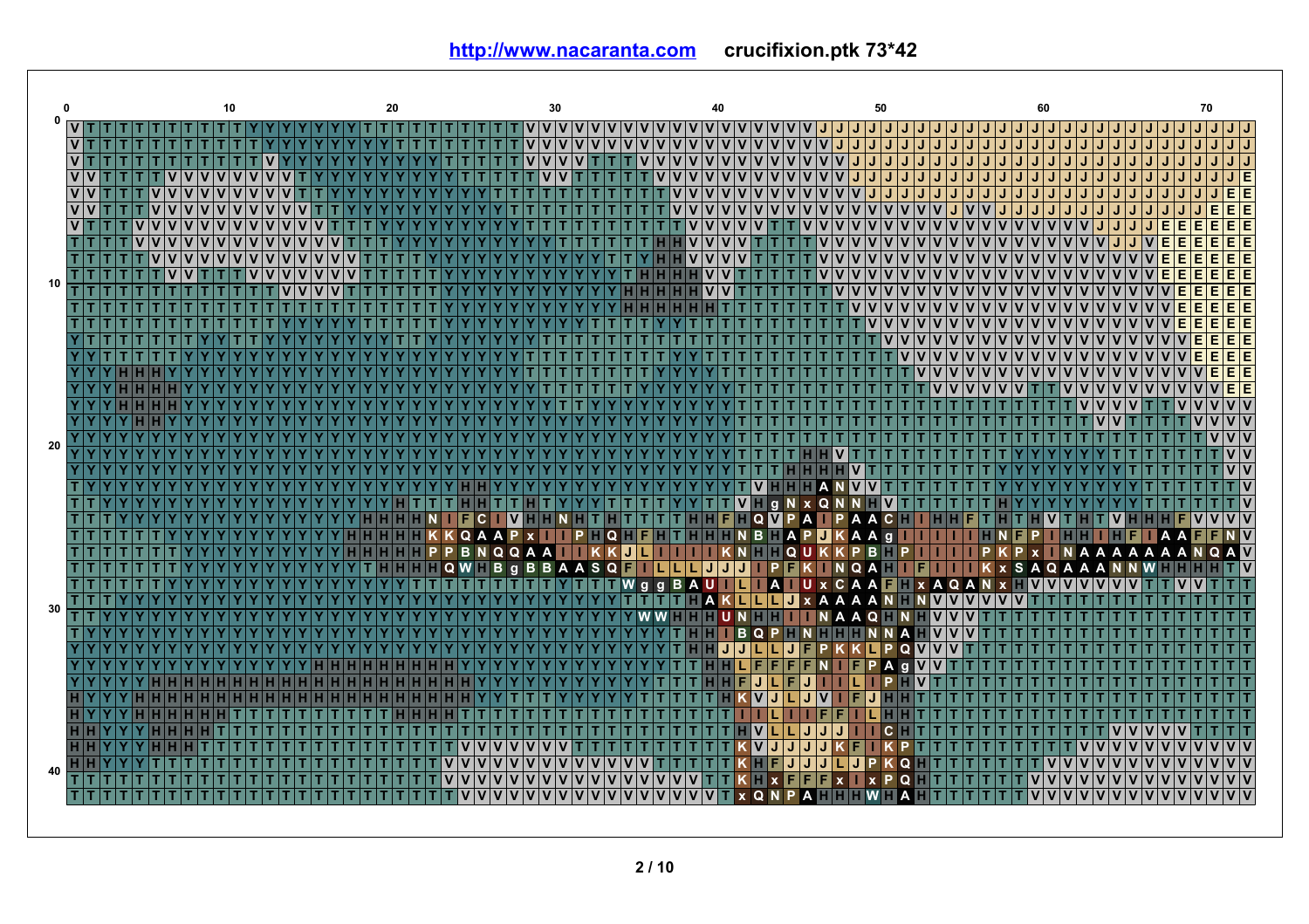|    | 80                                                        | 90                                        | 100                                                                                        | 110                                                      | 120                                  | 130                                                   | 140                                          |
|----|-----------------------------------------------------------|-------------------------------------------|--------------------------------------------------------------------------------------------|----------------------------------------------------------|--------------------------------------|-------------------------------------------------------|----------------------------------------------|
|    | <u>VIVIVIVI</u><br>$\mathbf v$                            |                                           | $\mathbf v$                                                                                |                                                          |                                      |                                                       |                                              |
|    | E                                                         |                                           |                                                                                            |                                                          |                                      |                                                       |                                              |
|    | E                                                         |                                           |                                                                                            |                                                          |                                      |                                                       |                                              |
|    | E.                                                        |                                           |                                                                                            |                                                          |                                      |                                                       |                                              |
|    | E.                                                        |                                           |                                                                                            |                                                          |                                      |                                                       |                                              |
|    | E                                                         |                                           |                                                                                            |                                                          |                                      |                                                       |                                              |
|    | E.<br>Е<br>Е                                              |                                           |                                                                                            |                                                          |                                      |                                                       |                                              |
|    | E<br>Е<br>Е<br>E                                          | Е                                         |                                                                                            |                                                          |                                      | Е<br>Е                                                |                                              |
|    | E<br>E<br>Е                                               | E<br>E<br>E<br>Е<br>E                     |                                                                                            |                                                          |                                      |                                                       |                                              |
|    | Е<br>Е<br>E<br>E<br>Е<br>Е<br>E.<br>Е                     | E<br>E<br>E<br>Е<br>Е<br>Е<br>Е<br>Е<br>Е | E<br>Е                                                                                     |                                                          | Е<br>Е<br>Е<br>E<br>F                |                                                       |                                              |
| 10 | E<br>Е                                                    |                                           | Ē<br>Ē<br>E<br>E                                                                           |                                                          | E<br>г                               |                                                       | 1J                                           |
|    | E<br>E<br>F<br>F                                          | E<br>E<br>E<br>E<br>E<br>E<br>E<br>E<br>E | E<br>E<br>E<br>E<br>E<br>E<br>E<br>E<br>E                                                  | E.<br>E.                                                 | E<br>E<br>E<br>Е<br>Е<br>Е<br>Е<br>F |                                                       | IJ                                           |
|    | E<br>Е<br>Е                                               | E<br>Е<br>E<br>E<br>E<br>E<br>Е<br>Е<br>Е | E<br>Ε<br>Е<br>Ε<br>E<br>E<br>E<br>E<br>E                                                  | E<br>E                                                   | E<br>E<br>Е                          |                                                       | IJ                                           |
|    | E<br>E<br>E                                               | E<br>E<br>E<br>E<br>E<br>E<br>E<br>E<br>E | E<br>E<br>E<br>E<br>E<br>E<br>E<br>E<br>E                                                  | E<br>E<br>Ē                                              |                                      |                                                       |                                              |
|    |                                                           | F                                         |                                                                                            |                                                          |                                      |                                                       |                                              |
|    | E.<br>F<br>E                                              | E<br>E<br>E<br>E<br>E<br>E<br>E<br>E      | E<br>E<br>E.<br>E<br>EI<br>E<br>E.<br>E<br>E                                               | E<br>E.<br>Ē                                             |                                      |                                                       | c A<br>c                                     |
|    | E<br>E<br>E                                               | E<br>E<br>E<br>E<br>E<br>E<br>E           | E<br>E<br>E<br>E<br>E<br>E<br>E<br>E<br>E                                                  | E<br>E                                                   |                                      |                                                       | ١v                                           |
|    | E<br>F                                                    | E<br>E<br>E<br>E<br>E<br>E<br>F<br>Е      | E<br>E<br>E<br>E<br>E<br>E<br>E<br>E<br>E                                                  | E<br>E<br>F                                              |                                      |                                                       | vlv                                          |
|    | E.<br>Е<br>Е                                              | E<br>E<br>E<br>F<br>F<br>E<br>F<br>Е      | E<br>E<br>E<br>E<br>E<br>E<br>E.<br>E.<br>Е                                                | E.<br>E.<br>Е                                            |                                      |                                                       | E.                                           |
|    | Е                                                         | E<br>E<br>E<br>Е                          | E<br>E<br>Е<br>E.<br>E<br>E<br>E.<br>E.<br>E                                               | E.                                                       |                                      | E<br>E.<br>Е<br>E                                     |                                              |
| 20 | $\overline{\mathsf{V}}$ E<br>E<br>E<br>E                  | E<br>E<br>E<br>E<br>E<br>E<br>E<br>E<br>E | E<br>E<br>E<br>E<br>E<br>E<br>E.<br>E.<br>E                                                | E                                                        |                                      | $\overline{\mathsf{v}}$<br>E<br>E<br>E<br>E<br>E<br>۵ | EE<br>F<br>F                                 |
|    | $\overline{\mathsf{v}}$<br>E                              | E<br>E<br>E                               | E<br>E<br>E.<br>E.<br>E<br>E<br>E.<br>E<br>E                                               | Е                                                        | Е<br>Е<br>Е<br>Е                     | АΟ<br>Е<br>E<br>E<br>E<br>E<br>E.                     | EE                                           |
|    | $\overline{\mathsf{v}}$<br>г                              | E<br>E<br>Е<br>Е<br>Е<br>Е<br>Е<br>Е      | E<br>E<br>E<br>E<br>E<br>E<br>E<br>E<br>E                                                  | Е<br>F                                                   | Е                                    | E<br>E<br>E<br>E<br>A<br>O                            | $\mathsf{I}\mathsf{v}$<br>Е<br>E.<br>F       |
|    | ١v<br>F                                                   | E<br>Е<br>Е<br>F<br>F<br>E<br>E<br>E<br>E | E<br>E<br>E<br>E<br>E<br>E<br>E.<br>E.<br>E                                                | E<br>E<br>F                                              | Е                                    | A<br>E<br>E<br>E<br>Ē<br>Ω                            | V V<br>E.<br>F.                              |
|    | ١v<br>E<br>E                                              | Έ<br>E<br>E<br>E<br>E<br>E<br>F<br>F<br>E | $\overline{\mathsf{E}}$<br>E<br>$\overline{E}$<br>$\overline{E}$<br>E<br>E<br>E<br>E.<br>E | E.<br>E.                                                 | c.                                   | n                                                     | vlv                                          |
|    | <b>V</b><br>E.<br>F<br>Е<br>F<br>F                        | E<br>E<br>E<br>E<br>Е<br>Е<br>Е<br>Е<br>Е | E<br>E<br>E<br>E<br>E<br>E<br>E<br>E<br>E                                                  | Е<br>E.<br>F<br>F<br>F<br>A<br>A                         | G<br><b>C</b><br>ш<br>А<br>A         | E<br>Ē<br>E<br>E                                      | E<br>vlv<br>E                                |
|    | <b>v</b><br>E.<br>E<br>F                                  | E<br>E<br>E<br>E<br>E<br>E<br>E<br>E<br>E | E<br>E<br>E<br>E<br>E<br>E<br>E<br>E<br>E                                                  | E<br>Е<br>E                                              | G<br>c                               | E<br>E<br>E<br>E<br>E                                 | E<br>vlv<br>Е                                |
|    | EI<br>E<br>Е<br>Е<br>Е                                    | E<br>E<br>E<br>E<br>E<br>Е<br>Е<br>Е<br>Е | E<br>E<br>E<br>E<br>E<br>E<br>E<br>E<br>E                                                  | E<br>E.<br>Е<br>Е<br>Е<br>Е<br><b>C</b>                  | с                                    | E<br>E<br>E<br>E<br>Ē<br>Е<br>E                       | E<br>vlv                                     |
|    | E.<br>Е<br>Е                                              | E<br>E<br>E<br>E<br>Е<br>Е<br>Е<br>Е<br>Е | E<br>E<br>E<br>E<br>E<br>E<br>E<br>E.<br>E                                                 | E.<br>E.<br>E<br>F<br>Е<br>Е<br>Е                        | U<br>c.                              | Е<br>E<br>E<br>E<br>E.<br>E<br>E                      | vlv<br>E.<br>E<br>Е                          |
|    | $\mathbf v$<br>E<br>E<br>E                                | E<br>Е<br>E<br>E<br>E<br>E<br>E<br>E<br>E | Ε<br>E<br>Ε<br>Ε<br>E<br>E<br>E<br>E<br>E                                                  | E<br>E                                                   | Е<br>Е                               | E<br>Ē<br>E<br>E<br>E                                 | vlv                                          |
|    | Е<br>E<br>۰                                               | E<br>E<br>E<br>E<br>E<br>E<br>E<br>E<br>Е | E<br>E<br>E<br>E<br>E<br>E<br>E<br>E<br>E                                                  | E<br>E.<br>F                                             | Е<br>Е<br>Е                          | E<br>F<br>E<br>E<br>E                                 |                                              |
| 30 | E<br>Е                                                    | F<br>E<br>E<br>E<br>E<br>E<br>E<br>E<br>F | E<br>E<br>E<br>E<br>E<br>E<br>E.<br>E.<br>Е                                                | E.<br>E<br>F                                             | F                                    | Ē<br>E<br>E<br>F<br>E.<br>E<br>E                      |                                              |
|    | Е<br>Е                                                    | E<br>E<br>E<br>E<br>E<br>Е<br>Е<br>Е<br>E | E<br>E<br>E<br>E<br>E<br>E<br>E<br>E<br>E                                                  | Е<br>E                                                   |                                      | E<br>E<br>E<br>E<br>E<br>A                            |                                              |
|    | E<br>Е                                                    | E<br>E<br>E<br>E<br>E<br>E<br>E<br>E<br>Е | E<br>E<br>E<br>E<br>E<br>E<br>Е<br>E.<br>Е                                                 | E.<br>Е                                                  |                                      | E<br>E<br>E<br>E<br>E.                                |                                              |
|    | Е<br>Е                                                    | E<br>E<br>E<br>Е                          | Ē<br>E<br>E<br>E<br>E<br>E<br>E<br>E<br>E                                                  |                                                          | г                                    | E<br>Ē<br>F<br>F                                      | E E.                                         |
|    | Е<br>E                                                    | E<br>E<br>E<br>E<br>E<br>Е<br>Е           | E<br>E<br>E<br>E<br>E<br>E<br>E<br>E<br>E                                                  | E<br>Е                                                   |                                      | E<br>E<br>E<br>E<br>E<br>J                            | E E                                          |
|    | Е<br>Е<br>Е<br>Е<br>E.                                    | E<br>E<br>E<br>Е<br>Е<br>Е<br>Е<br>Е<br>Е | E<br>E<br>E<br>E<br>E<br>E<br>E.<br>E.<br>Е                                                | E.<br>Е<br>F<br>F                                        |                                      | Е<br>E<br>E<br>E.<br>E.                               | EIE                                          |
|    | Е<br>F                                                    | E                                         | E<br>E<br>Ē<br>E<br>E<br>E<br>E                                                            |                                                          |                                      | E<br>E<br>E<br>F                                      | E E                                          |
|    |                                                           | E<br>E<br>E<br>E<br>F                     | E<br>E                                                                                     |                                                          |                                      | E<br>E<br>E<br>E                                      | E E.                                         |
|    | Е<br>Е                                                    | Е                                         | E<br>E<br>E<br>E<br>E.<br>E<br>E                                                           | E.<br>Е                                                  |                                      | E<br>E<br>E                                           |                                              |
|    | E<br>E<br>E<br>E<br>Е<br>Е                                | E                                         | E<br>E<br>E<br>E<br>E<br>E<br>E<br>E<br>E                                                  | E<br>E<br>E<br>Е<br>E.<br>Е                              | F                                    | E<br>E<br>E<br>E<br>E<br>Ē<br>Ē                       | EE<br>E                                      |
| 40 | VE<br>Е<br>E.<br>F                                        |                                           | Ē<br>E<br>E<br>Ē<br>E                                                                      | E<br>E                                                   |                                      | E<br>E<br>E<br>E<br>E<br>۵<br>Q<br>J                  | EE                                           |
|    | VVEE<br>E<br>E<br>E<br>E<br>E<br>E<br>E<br>Е<br>E.<br>Е   | E                                         | $V$ E<br><b>FEEE</b><br>v                                                                  | E<br>Е<br>E<br>IE.<br>IE.<br>E<br>E<br>V<br>$\mathbf{v}$ | E<br>E<br>E<br>F                     | E<br>Е<br>E<br>E<br>E<br>E<br>E<br>v                  | E E<br>E<br>EI<br>E<br>Е<br>Е<br>Е<br>Е<br>E |
|    | v v<br>E.<br>F.<br>E<br>E<br>F<br>F<br>F.<br>F<br>F.<br>F | F                                         |                                                                                            | <b>VIVIVE</b><br>E<br>E<br>E.<br>E                       | E<br>E<br>E<br>E<br>E<br>E<br>E<br>Е | E.<br>E<br>E<br>E<br>E<br>E<br>E<br>E.<br>E<br>Е      | EIE<br>E<br>Е<br>E<br>EI<br>EIE<br>IE.       |
|    |                                                           |                                           |                                                                                            |                                                          |                                      |                                                       |                                              |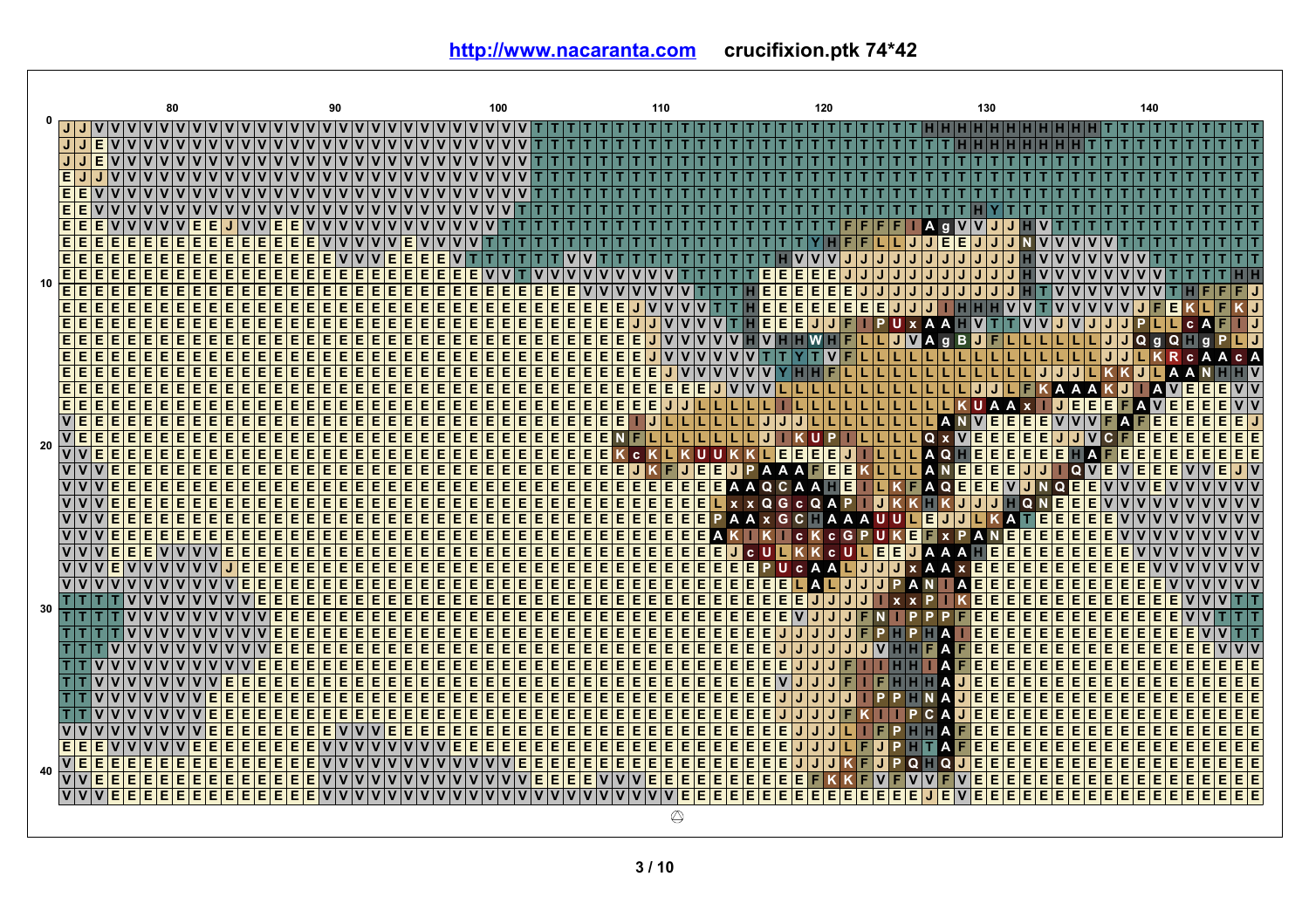|    |                                                    | 150      |            |   |                |           |   |     |   | 160 |   |   |   |   |   |   |   | 170                           |  |               |          |             | 180 |          |                 |  |                        |  |                                                          | 190 |     |            |       |     |             |     |     | 200 |               |  |                       |   |      |                  | 210          |   |    |          |                   |   |   |                | 220 |
|----|----------------------------------------------------|----------|------------|---|----------------|-----------|---|-----|---|-----|---|---|---|---|---|---|---|-------------------------------|--|---------------|----------|-------------|-----|----------|-----------------|--|------------------------|--|----------------------------------------------------------|-----|-----|------------|-------|-----|-------------|-----|-----|-----|---------------|--|-----------------------|---|------|------------------|--------------|---|----|----------|-------------------|---|---|----------------|-----|
|    |                                                    |          |            |   |                |           |   |     |   |     |   |   |   |   |   |   |   | H H H H H H H H H H H H H H H |  |               |          |             |     |          |                 |  |                        |  | YHTTHII gQgg HFPP CAQTTBQggg                             |     |     |            |       |     |             |     |     |     |               |  |                       |   |      |                  |              |   |    |          |                   |   | J | J/J            |     |
|    |                                                    |          |            |   |                |           |   |     |   |     |   |   |   |   |   |   |   |                               |  |               |          |             |     |          |                 |  |                        |  | YYTHHIQ g g S H <mark>J F Q A A A H H</mark> g S N Q A Q |     |     |            |       |     |             |     |     |     |               |  |                       |   |      |                  |              |   | E. | J        |                   |   | J | JJ             |     |
|    |                                                    |          |            |   |                |           |   |     |   |     |   |   |   |   |   |   |   |                               |  |               |          |             |     |          |                 |  |                        |  | YYYY THIII Q B B A N II N A A A A A A A A S A B E E      |     |     |            |       |     |             |     |     |     |               |  |                       |   |      | <b>A A VEEEE</b> |              |   |    | E        | J<br>E            |   | J | J/J<br>JJ      |     |
|    |                                                    |          |            |   |                |           |   |     |   |     |   |   |   |   |   |   |   |                               |  |               |          |             |     |          |                 |  |                        |  | <b>YYIJ</b> g A A B N J F S A A A A A A                  |     | P A | $\Omega$   | IFIJ. |     |             | IF. |     |     | <b>SAAAAA</b> |  | A                     | A |      | E                |              | s |    | $\alpha$ |                   | E |   |                |     |
|    |                                                    |          |            |   |                |           |   |     |   |     |   |   |   |   |   |   |   |                               |  |               |          |             |     |          |                 |  |                        |  |                                                          |     | AIH | IV F       |       | l x |             |     |     |     |               |  | KFQAAAAAQFQ           |   | 6 FI | <b>VV</b>        |              |   |    |          |                   |   |   |                |     |
|    |                                                    |          |            |   |                |           |   |     |   |     |   |   |   |   |   |   |   |                               |  |               |          |             |     |          |                 |  |                        |  | T F F F F I X T                                          |     |     |            |       |     | $U C A A B$ |     |     |     |               |  | <u>IVIVIVIVIVIVIV</u> |   |      |                  |              |   |    |          |                   |   |   | V <sub>1</sub> |     |
|    |                                                    |          |            |   |                |           |   |     |   |     |   |   |   |   |   |   |   |                               |  |               |          |             |     |          |                 |  |                        |  | THVFHHHQALFAAA                                           |     |     |            |       |     |             |     |     |     |               |  | нннн                  |   |      |                  |              |   |    |          |                   |   |   |                |     |
|    |                                                    |          |            |   |                |           |   |     |   |     |   |   |   |   |   |   |   |                               |  |               |          |             |     |          |                 |  |                        |  | TFTHHFGAQUNAAHVHF                                        |     |     |            |       |     |             |     |     |     |               |  |                       |   |      | $\mathbf{V}$     |              |   |    |          |                   |   |   | $V$ $V$        |     |
| 10 |                                                    |          |            |   |                |           |   |     |   |     |   |   |   |   |   |   |   |                               |  |               |          | HHVIH       |     |          |                 |  |                        |  | IFFWYFNQQHBAHFAAA                                        |     |     |            |       |     |             |     |     |     |               |  |                       |   |      |                  | $\mathbf{v}$ |   |    |          | Iv<br>$\mathbf v$ |   |   | V              |     |
|    | A C                                                |          |            |   |                |           |   |     |   |     |   |   |   |   |   |   |   |                               |  |               |          | $\mathbf v$ |     |          |                 |  |                        |  | K x A A S <b>N N H</b> q A S <b>M Q H H</b> A A A        |     |     |            |       |     |             |     |     |     |               |  |                       |   |      |                  |              |   |    |          |                   |   |   |                |     |
|    | $K \cup G$                                         |          |            |   |                |           |   |     |   |     |   |   |   |   |   |   |   |                               |  |               |          | Q A A       | A   | A        | A               |  |                        |  | AAASAA <b>HEHM</b> x AAB <b>H</b> I                      |     |     |            |       |     |             |     |     |     |               |  |                       |   |      |                  |              |   |    |          |                   |   |   | $V$ $V$        |     |
|    | AG                                                 |          |            |   |                |           |   |     |   |     |   |   |   |   |   |   |   |                               |  | HHHH          |          | <b>SBAA</b> |     |          |                 |  |                        |  | AAAHT <b>MHFLQAAB</b>                                    |     |     |            |       |     |             |     |     |     |               |  |                       |   |      |                  |              |   |    |          |                   |   |   | VIV            |     |
|    | $ U \times G $                                     |          |            |   |                |           |   |     |   |     |   |   |   |   |   |   |   |                               |  |               |          |             |     |          |                 |  |                        |  | HHHHHHHVHAAAAAAAXTHFFPAAAS                               |     |     |            |       |     |             |     |     |     |               |  |                       |   |      |                  |              |   |    |          |                   |   |   |                |     |
|    | <b>AAQHYH</b>                                      |          |            |   |                |           |   |     |   |     |   |   |   |   |   |   |   |                               |  |               |          |             |     |          |                 |  |                        |  | H H H H H H H B A A A A A A A A I <b>E J</b> I A A A A S |     |     |            |       |     |             |     |     |     |               |  |                       |   |      |                  |              |   |    |          |                   |   |   | ١v             |     |
|    | $\overline{\mathsf{v}}$<br>VVV                     | ١v       |            |   |                |           |   |     |   |     |   |   |   |   |   |   |   |                               |  | <b>HHHHHH</b> |          |             |     |          |                 |  |                        |  | <b>GAAAAAAAA</b> KKAAA                                   |     |     |            |       |     | A A         |     |     |     |               |  |                       |   |      |                  |              |   |    |          |                   |   |   | ١v             |     |
|    | $\overline{\mathsf{v}}$                            |          |            |   |                |           |   |     |   |     |   |   |   |   |   |   |   |                               |  |               |          |             |     |          |                 |  |                        |  | HHHHHHAAAAAAAADII CAAAAAAA                               |     |     |            |       |     |             |     |     |     |               |  |                       |   |      |                  |              |   |    |          |                   |   |   |                |     |
|    | J<br>$J$ $V$                                       |          |            |   |                |           |   |     |   |     |   |   |   |   |   |   |   |                               |  |               | нінініні |             |     |          |                 |  |                        |  | AAAAAAA W x AAAAAAAAA<br>AAAAAA IIAAAAAAAAAA             |     |     |            |       |     |             |     |     |     |               |  |                       |   |      |                  |              |   |    |          |                   |   |   |                |     |
|    |                                                    |          | E          | E |                |           |   |     |   |     |   |   |   |   |   |   |   |                               |  |               |          |             |     |          |                 |  |                        |  | <b>HHHWWAX J AAAAAAAAAA</b>                              |     |     |            |       |     |             |     |     |     |               |  |                       |   |      |                  |              |   |    |          |                   |   |   |                |     |
| 20 | Ē<br>J                                             |          |            |   |                |           |   |     |   |     |   |   |   |   |   |   |   |                               |  |               |          |             |     |          |                 |  |                        |  | <b>HEEHEEHEEN ETAAAAAAAAAA</b>                           |     |     |            |       |     |             |     | √Ë⊁ |     |               |  |                       |   |      |                  |              |   |    |          |                   |   |   |                |     |
|    | $J$ $V$                                            |          |            |   |                |           |   |     |   |     |   |   |   |   |   |   |   |                               |  |               |          |             |     |          |                 |  |                        |  | <b>TNNAAAAAAAAAAAAAS</b>                                 |     |     |            |       |     |             |     |     |     |               |  |                       |   |      |                  |              |   |    |          |                   |   |   |                |     |
|    |                                                    |          |            |   |                |           |   |     |   |     |   |   |   |   |   |   |   |                               |  |               |          |             |     |          | HI F I          |  | $HP P A A$             |  |                                                          |     |     |            |       |     |             |     |     |     |               |  |                       |   |      |                  |              |   |    |          |                   |   |   |                |     |
|    | $\overline{\mathsf{v}}$                            |          |            |   |                |           |   |     |   |     |   |   |   |   |   |   |   |                               |  |               |          |             |     |          |                 |  |                        |  | <b>PPPOAA</b>                                            |     |     |            |       |     | A A A       |     | S   |     |               |  |                       |   |      |                  |              |   |    |          |                   |   |   |                |     |
|    | <b>VVVV</b>                                        |          |            |   |                |           |   |     |   |     |   |   |   |   |   |   |   |                               |  |               |          |             |     | JI       |                 |  |                        |  | NN UPXXXAAAAAABB                                         |     |     |            |       |     |             |     |     |     |               |  |                       |   |      |                  |              |   |    |          |                   |   |   |                |     |
|    | $\overline{\mathsf{v}}$                            | ١v<br>١v |            |   |                |           |   |     |   |     |   |   |   |   |   |   |   |                               |  |               |          |             | A   |          | <b>IJJJFXXX</b> |  |                        |  |                                                          |     |     | <b>QAA</b> |       |     | <b>AABB</b> |     |     |     |               |  |                       |   |      |                  |              |   |    |          |                   |   |   |                |     |
|    | $\mathbf v$                                        |          |            |   |                |           |   |     |   |     |   |   |   |   |   |   |   |                               |  |               |          |             |     |          | JJJFI           |  | IP I                   |  | <b>EXXXQAAAAASB</b>                                      |     |     |            |       |     |             |     |     |     |               |  |                       |   |      |                  |              |   |    |          |                   |   |   |                |     |
|    | VV                                                 |          |            |   |                |           |   |     |   |     |   |   |   |   |   |   |   |                               |  |               |          |             |     |          |                 |  |                        |  | FFFFLUIxxxQAAAAAF                                        |     |     |            |       |     |             |     |     |     |               |  |                       |   |      |                  |              |   |    |          |                   |   |   |                |     |
|    | $\overline{\mathsf{v}}$<br>$\overline{\mathsf{v}}$ |          |            |   |                |           |   |     |   |     |   |   |   |   |   |   |   |                               |  |               |          |             | FI  | JIFI     |                 |  |                        |  | <b>UAAxxxQAA</b>                                         |     |     |            |       |     | A A A A     |     |     |     |               |  |                       |   |      |                  |              |   |    |          |                   |   |   |                |     |
| 30 |                                                    |          |            |   |                |           |   |     |   |     |   |   |   |   |   |   |   |                               |  |               |          |             |     |          | P.              |  |                        |  | KP x x x x Q A A                                         |     |     |            | A     |     | A A A       |     |     |     |               |  |                       |   |      |                  |              |   |    |          |                   |   |   |                |     |
|    |                                                    |          |            |   |                |           |   |     |   |     |   |   |   |   |   |   |   |                               |  |               |          |             |     |          |                 |  |                        |  |                                                          | c o |     |            |       |     |             |     |     |     |               |  |                       |   |      |                  |              |   |    |          |                   |   |   |                |     |
|    |                                                    |          |            |   |                |           |   |     |   |     |   |   |   |   |   |   |   |                               |  |               |          |             |     |          |                 |  |                        |  |                                                          | C C |     |            |       |     | A A         |     |     |     |               |  |                       |   |      |                  |              |   |    |          |                   |   |   |                |     |
|    | $\overline{\mathsf{v}}$                            |          |            |   |                |           |   |     |   |     |   |   |   |   |   |   |   |                               |  |               |          |             |     |          |                 |  |                        |  | <b>KxxxAAAAAAA</b>                                       |     |     |            |       |     |             |     |     |     |               |  |                       |   |      |                  |              |   |    |          |                   |   |   |                |     |
|    | E<br>E                                             | Е        |            |   |                |           |   |     |   |     |   |   |   |   |   |   |   |                               |  |               |          |             |     | v۱<br>FI |                 |  | $U$ $\mathbb{R}$ x x x |  | <b>HILIP</b> X Q A A                                     |     |     |            |       |     | A A         |     |     |     |               |  |                       |   |      |                  |              |   |    |          |                   |   |   |                |     |
|    | Е<br>E                                             | E        |            |   |                |           |   |     |   |     |   |   |   |   |   |   |   |                               |  |               |          |             |     |          |                 |  |                        |  | <b>THE QCHI AAAAAAAAA</b>                                |     |     |            |       |     | A A W       |     |     |     |               |  |                       |   |      |                  |              |   |    |          |                   |   |   |                |     |
|    | E                                                  |          | Е          |   |                |           |   |     |   |     |   |   |   |   |   |   |   |                               |  |               |          |             |     |          |                 |  |                        |  | Y W Q A Q B A A A A A A A A A A A A q                    |     |     |            |       |     |             |     |     |     |               |  |                       |   |      |                  |              |   |    |          |                   |   |   |                |     |
|    | $\overline{E}$<br>Е                                | Е        | E<br>E     | E | E<br>E         |           |   |     |   |     |   |   |   |   |   |   |   |                               |  |               |          |             |     |          |                 |  |                        |  | Y W W g A A A A A A A A A A A A A g <b>H H H H</b>       |     |     |            |       |     |             |     |     |     |               |  |                       |   |      |                  |              |   |    |          |                   |   |   |                |     |
|    | Ε<br>E                                             | E        | E<br>E     | E | E<br>E         |           |   |     |   |     |   |   |   |   |   |   |   |                               |  |               |          |             |     |          |                 |  |                        |  | Y I G A Q G A A A A A A A A A A A A S G                  |     |     |            |       |     |             |     |     |     |               |  |                       |   |      |                  |              |   |    |          |                   |   |   |                |     |
|    |                                                    |          | E<br>E     | E | E<br>E         | E         | E |     |   |     |   |   |   |   |   |   |   |                               |  |               |          |             |     |          |                 |  |                        |  | FWW FIFITN QQQAAAAAAAAAAAAS WEE WWW                      |     |     |            |       |     |             |     |     |     |               |  |                       |   |      |                  |              |   |    |          |                   |   |   |                |     |
| 40 | <mark>EEE</mark>                                   |          | E<br>E     | E | E<br>E         | Е         | Е | Е   |   | E   |   | Е | Е | Е | Е |   |   |                               |  |               |          |             |     |          |                 |  |                        |  | <b>I WWWWWSQNBQQAAAAAAAAAASWIII WWWW</b>                 |     |     |            |       |     |             |     |     |     |               |  |                       |   |      |                  |              |   |    |          |                   |   |   |                |     |
|    | EE                                                 | E        | <b>EEE</b> |   | $\overline{E}$ | <b>EE</b> |   | EEE | F | E   | E | E | E | E | E | E | E | vivivi                        |  |               |          |             |     |          |                 |  |                        |  | <b>INWWWWII x BAAx NAAAAAAAAAAS g</b>                    |     |     |            |       |     |             |     |     |     |               |  | <b>WWWWWWWWWW</b>     |   |      |                  |              |   |    |          |                   |   |   |                |     |
|    |                                                    |          |            |   |                |           |   |     |   |     |   |   |   |   |   |   |   |                               |  |               |          |             |     |          |                 |  |                        |  |                                                          |     |     |            |       |     |             |     |     |     |               |  |                       |   |      |                  |              |   |    |          |                   |   |   |                |     |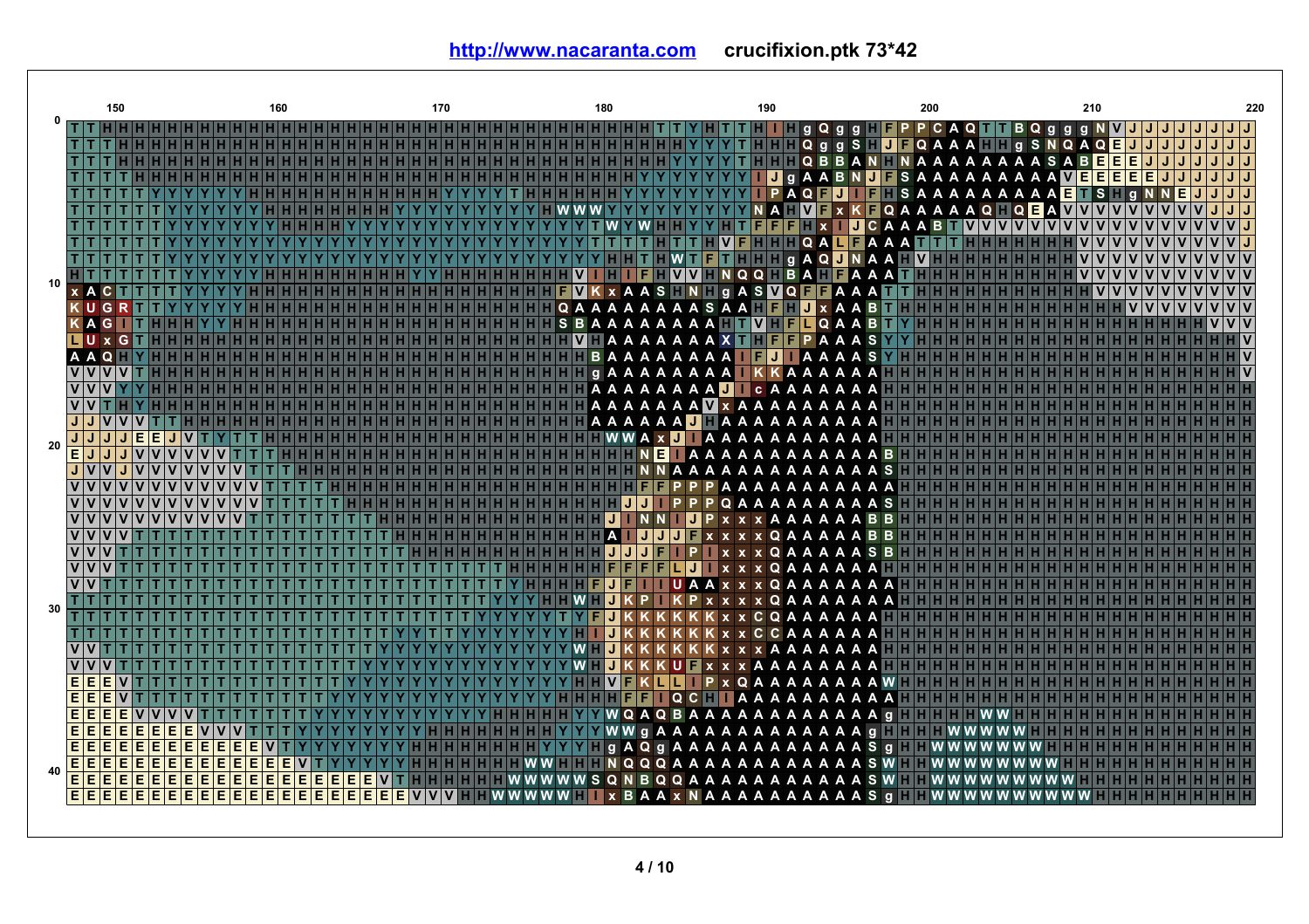**<http://www.nacaranta.com>crucifixion.ptk 73\*43**

|            |                              |                                      | 20                                                            |                                                                     |                                                                      |                                             |                                                                                                                                 | 70                 |
|------------|------------------------------|--------------------------------------|---------------------------------------------------------------|---------------------------------------------------------------------|----------------------------------------------------------------------|---------------------------------------------|---------------------------------------------------------------------------------------------------------------------------------|--------------------|
|            |                              |                                      |                                                               | VVVVVVVVVVVVVVVVVVB c Q N H N Q Q S A A A B T T T T T T T T I VV    |                                                                      |                                             |                                                                                                                                 |                    |
|            |                              |                                      |                                                               | VVVVVVVVVVVVVVVVVWJEAACHGAAAP                                       |                                                                      | a III                                       | V V V V                                                                                                                         |                    |
|            |                              |                                      | $\mathbf{v}$                                                  | VVVVVVVVVVVVVVVVVWAJLFAAAAAPE<br>$\mathsf{v}$                       |                                                                      |                                             | V <sub>V</sub>                                                                                                                  |                    |
|            |                              |                                      |                                                               |                                                                     | VVVVVVVVVVVVVVVI                                                     | FUJIA A A N                                 |                                                                                                                                 |                    |
|            |                              |                                      |                                                               | VVVVVVVVVVVVVVVVVVVVVVVV<br>VVVVVVVVVVVVVVVVVVVVVV <b>FLL</b>       |                                                                      |                                             |                                                                                                                                 |                    |
|            |                              |                                      |                                                               | <u> v v v v v v v v</u>                                             | $\overline{\mathsf{v}}$                                              | $A$ B C<br>J<br>40<br>$\mathsf{v}$<br>P.    | Е<br>E<br>E<br>Е<br>Е.                                                                                                          |                    |
|            |                              |                                      |                                                               |                                                                     | ١v                                                                   | <b>HV</b><br>$\mathbf{c}$                   | E                                                                                                                               |                    |
| 50         |                              |                                      |                                                               | VVVVVVVVVVVVVVVVVVVV                                                | V V<br>١v<br>FF                                                      | <b>HWVVVV</b>                               | E                                                                                                                               |                    |
|            |                              |                                      |                                                               | <u> v v v v v v v v </u>                                            |                                                                      |                                             | Е<br>E<br>Е                                                                                                                     |                    |
|            |                              |                                      |                                                               | VVVVVVVVVVVVVVVVVVVV                                                | F<br>١v<br>١v<br>١v                                                  | NUIGN<br><b>JHFL</b>                        |                                                                                                                                 |                    |
|            |                              |                                      | E<br>E.<br>E<br>Е<br>$\mathbf v$<br>vlvl<br>Е<br>$\mathbf{a}$ | VVVVVVVVVVVVVVVVVVVVVVVVIVAJJIPPxPPAJEE                             |                                                                      |                                             | E<br>EIE<br>E                                                                                                                   |                    |
|            |                              | <u> V V V V V V V</u>                | <b>VV</b><br>E.<br>E<br>E<br>E<br>El<br>E<br>A                | <b>HHVVVVVVVVVVVVVVVVVV</b>                                         | F<br>IJ                                                              | <b>A FIFE</b><br>PPPAAXF <b>MHFMEE</b>      | E.<br>E<br>E                                                                                                                    |                    |
|            |                              | E<br>$\mathbb H$ B,                  | E<br>Е<br>E<br>J<br>E<br>E<br>EE<br>N<br>Q<br>E.              |                                                                     |                                                                      | FFVVVVVVVVVVVVVVVVVFFLLHQCACFUFIVF          |                                                                                                                                 |                    |
|            |                              | VVHHF<br>s.<br>F<br>$\mathbf{g}$     | E<br>Е<br>EE<br>E[E]E[E]<br>N N                               |                                                                     |                                                                      | <b>PLFABGCWHTWVJL</b>                       |                                                                                                                                 | $S_{X}$            |
|            |                              | <b>JVJQ</b> a                        | FEHH                                                          | NHVVVVVVVVVVVVVVVVVVV                                               | ١v                                                                   | <b>AAA</b><br>F                             |                                                                                                                                 |                    |
|            | QNQCF                        | KNH<br>E<br>E                        | K C<br><b>NQHV</b>                                            | $T$ HHHHHAFV $ V V V V V V V V V V V V V V V V V$                   | ١v                                                                   | <b>PNAA MHEPACA</b>                         |                                                                                                                                 |                    |
| $_{60}$ in |                              | E.<br>Е<br>IJI I N                   | AQ NGQ a                                                      | TNBVVVVVVVVVVVVVVVVVV                                               |                                                                      | E J F Q A g F F M x F U F x L               | A K                                                                                                                             | G I                |
|            | <b>EE</b><br><b>IEIE</b>     | <b>ACN</b>                           |                                                               | NQQA x A A g H H H V V V V V V V V V V V V V                        | E<br>E<br>E<br>$\mathbf v$<br>E                                      | <b>EEE</b><br><b>HIT</b><br><b>TFA</b>      | <b>THQ CHUAHI</b>                                                                                                               |                    |
|            |                              | $\blacksquare$<br>l Cl               |                                                               | NQQXHAAANHNFFVIFVVVVVIII                                            | J                                                                    | $E$ e e e e e e e e e e<br>lululu           | <b>x Tiggiuaw</b>                                                                                                               |                    |
|            |                              | JJHIF<br>$\Omega$                    |                                                               | $A$ $A$ $A$ $A$ $Q$ $C$<br><b>IFIFJ</b>                             |                                                                      |                                             |                                                                                                                                 |                    |
|            |                              | $\blacksquare$ QQ $\blacksquare$ PPF |                                                               | NHAHHAAA I <b>WWIHAAHWJUU</b>                                       | ЫT                                                                   | CACAGQCVICXXVVVGAAJJ                        |                                                                                                                                 |                    |
|            |                              | <b>VJGUV</b>                         |                                                               | GAAAQ x K I F J J J J V T Q V J U I F K K C g G T H V H F I Q G K K | н                                                                    | <b>UUEP CCPFWTHTHIAAV</b>                   | $c$ <b>Heightin</b> $c$ A A K                                                                                                   | QAU<br>$\Pi$ E $A$ |
|            |                              | <b>IUUKAN</b><br>RRUNU CCAP<br>JEE   | I c III                                                       | <b>IDIGCUTTZRRIDIXTDCXWKKX</b><br>RKKKKKKLRRIL<br><b>KJJWT</b>      | KL<br>$ {\tt C}$ $\blacksquare$ $\blacksquare$<br><b>EUJJJJJJJ</b> J | TIL.<br><b>IIIx NVVV</b>                    | Q<br>$Q \qquad Q \qquad C \qquad U \qquad C \qquad A \qquad C \qquad C \qquad \fbox{\color{red}{\blacksquare}}$<br><b>IVFVF</b> | $C \times C$       |
|            |                              | <b>PENUNUNE</b><br>EEE               | AUX<br>U G                                                    | KRRK                                                                | <b>VVHHRKU</b>                                                       | RKILLLFQNVVVI                               |                                                                                                                                 | c c x C x          |
|            | KRJE                         | $V$ $F$ $E$ $E$ $E$ $E$ $E$ $V$ $F$  | A <sub>U</sub>                                                | <b>GAAACR</b><br><b>VFHL</b>                                        | ILILIEI                                                              | <b>ULLU</b> CA CKL CAVVVF                   | G <sub>R</sub>                                                                                                                  |                    |
|            | $\blacksquare$ K C A A EIEIE | C.                                   | R.<br>c                                                       | RIKKCAAAAAUIHQHX                                                    | E<br>E<br>l I Li<br>L.                                               | FEIU U A AI<br>IJ<br>El<br><b>VPH</b>       |                                                                                                                                 | $c$ $c$            |
| 70         | <b>NK</b> x A <b>ndin</b>    |                                      |                                                               | CACCAAALJJEJEEHWVEE                                                 | E<br>E<br>E                                                          | <b>KRIRHSBVTHHHH</b>                        |                                                                                                                                 | $\blacksquare$ B   |
|            |                              | <b>HEELPGR</b>                       |                                                               | UGK c c c c c A c FUNUUF NEW C FEEE                                 | E<br>E                                                               | <b>KAXAAAHUEWVHHH</b>                       | <b>HHVTHHAUU</b> AAA                                                                                                            |                    |
|            |                              | <b>VHNNHJ</b>                        | I U                                                           | <b>CCCCCCAKEJJJJJJKP</b>                                            | E<br>E<br>E<br>E<br>$\blacksquare$ N x $\blacksquare$                | $\overline{\mathsf{v}}$<br>P.<br><b>HIF</b> | AAAHVVVTTTHHWABSLELJJL                                                                                                          |                    |
|            |                              | <b>P AN VVV KRRKUIG</b>              |                                                               | <b>CCCCCALEJJJJJJJJF</b>                                            | E<br>FJFHEE<br>E<br>$\mathbf{x}$                                     |                                             | EVILAAA TCVTHTWQHAAAAAAA XL                                                                                                     |                    |
|            | <b>MUEGHAANU</b>             | I II URRR                            |                                                               | GK c c c c c c c U E J F J J J J J J F K P I V A F E E              |                                                                      |                                             | EEEMHAAAACNSABWQCHAAAAAAA <mark>U</mark>                                                                                        | AF                 |
|            |                              | <b>AAAM JURRR</b>                    |                                                               | G c c c c c c U U E F N E J J J J J J L                             | PPU<br><b>NAI</b>                                                    |                                             | J V V F V J A A A A A F H S Q A q N Q S A A A A A A A A H H E                                                                   |                    |
|            |                              | <b>TECAAARRR</b>                     |                                                               | G c c c c c c i   J   L   L   I   F   T   J   J   L   F   V   I     | $\mathsf{P} \mathsf{P} \mathsf{I}$                                   |                                             | N x B E V I H V F N V A Q N F J I A g g A g W W W g g g                                                                         |                    |
|            |                              | <b>AAAQKRRK</b>                      |                                                               | KUGCCCCCCUJEFKJEJCJJPFIPPPIHKAAILIHIFFIISEBAHAAIQqIIIqq             |                                                                      |                                             | <b>a</b>                                                                                                                        | g g A              |
|            |                              | <b>KIGCCUTRR</b>                     |                                                               | KGURUCCCCC DE JABDE JUVIE I III                                     | <b>PP</b><br>P<br>PK.                                                | QAAHVILLKNHVTFBNCq                          | <b>BHHH</b> gg                                                                                                                  | <b>g</b>           |
| 80         |                              | CCK RK                               | KURGRGCCRREMAAAAMUUL                                          | IJ<br>IJН                                                           | P.                                                                   |                                             | PPBAW PFLUCQWBAAN NQILIIIq<br>g                                                                                                 |                    |
|            |                              | <b>FILE UACKKKK</b><br>KRRI          | UXAURRHAQ <b>EJI FINJIL</b>                                   | <u>IJ VELLE</u>                                                     | P                                                                    | PNWBNF <b>ULAAFHAAUV</b>                    | $\mathbf{H}$ g $\mathbf{g}$                                                                                                     | $\mathbf{q}$       |
|            |                              | c R                                  |                                                               | AAACKGAAEUULXCAAWEFAI                                               |                                                                      | н<br>SNLUIABJQFFFF                          |                                                                                                                                 | ۱Q                 |
|            |                              | AUKKKKR RAG                          |                                                               | AAAGRQA x ULU U U X I AAUJ X III                                    |                                                                      | <b>GHTQUUAAHT</b>                           | PUEF                                                                                                                            |                    |
|            |                              | KUCGR                                | A A A R U G A U <b>L T</b>                                    |                                                                     | ÷.                                                                   | PAJKLIF<br>PFJL<br>Q x                      |                                                                                                                                 |                    |
|            |                              |                                      |                                                               |                                                                     |                                                                      | $\mathbf{x}$                                |                                                                                                                                 |                    |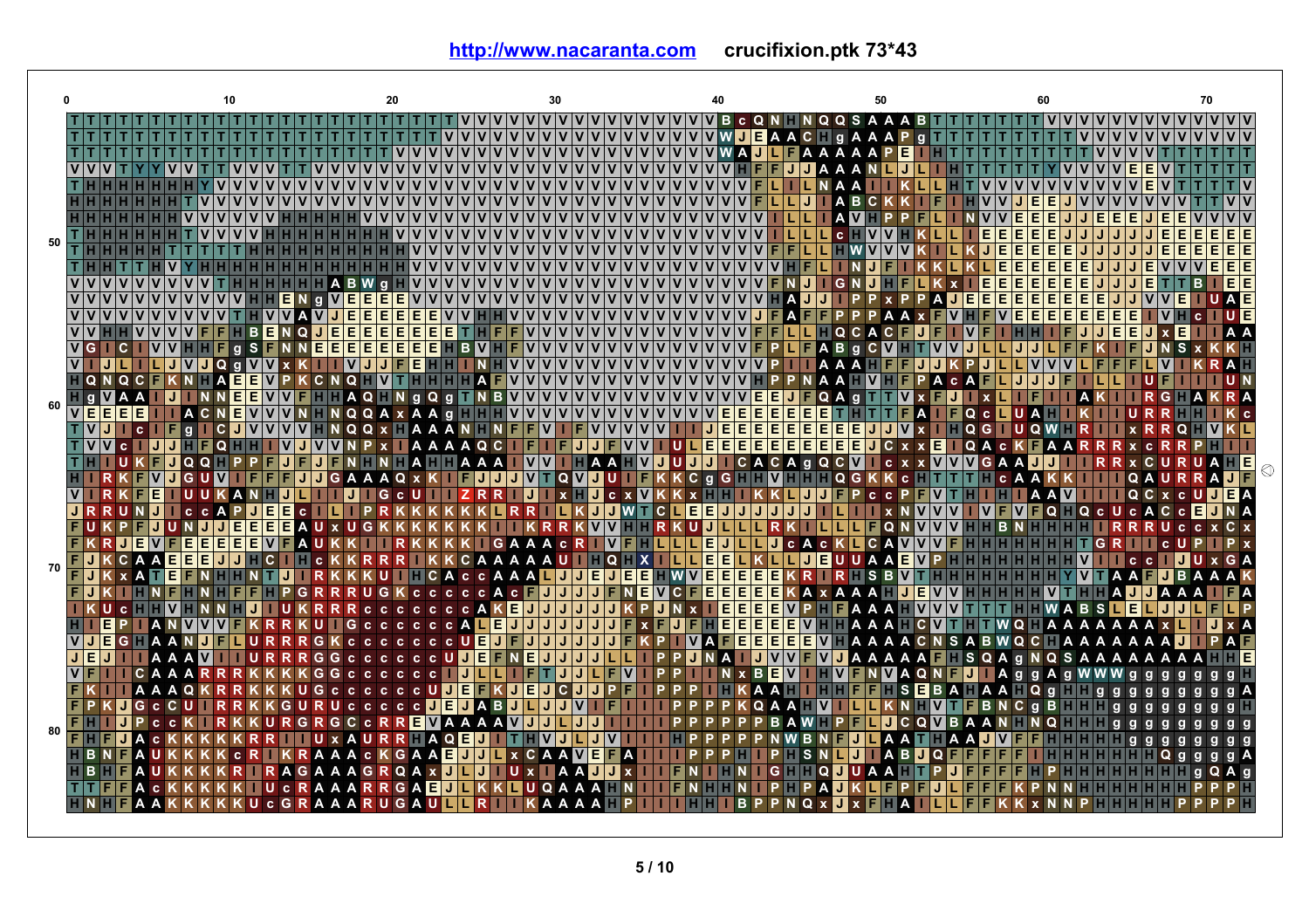|                     | 80                                                                                                                                           | 90                                                                            | 100                                                                                           | 110                                             | 120                                        | 130                                                       |                                                              |
|---------------------|----------------------------------------------------------------------------------------------------------------------------------------------|-------------------------------------------------------------------------------|-----------------------------------------------------------------------------------------------|-------------------------------------------------|--------------------------------------------|-----------------------------------------------------------|--------------------------------------------------------------|
|                     | $V$ $F$ $F$<br>EE                                                                                                                            | EIE                                                                           |                                                                                               | E.<br>ΙE                                        | Е<br>EI<br>Е                               | E.<br>II EL B<br>¢<br>Е                                   | E.<br>EIE                                                    |
|                     | $\overline{v}$ $\overline{v}$<br>E<br>E<br>$\mathbf v$<br> V <br>IV.<br>$\mathbf v$<br>E.                                                    | E<br>E<br>E<br>$\mathbf v$                                                    | $\mathbf v$<br>$\mathsf{v}$<br>v<br>$\mathbf v$                                               | E<br>E<br><b>VVVV</b><br><b>V</b><br>١v         | E<br>E<br>E<br>E<br>E<br>E<br>E<br>E       | E<br>E<br>E<br>E<br>E<br>E<br>E                           | E<br>E<br>E<br>E<br>$\overline{E}$<br>EE<br>E<br>E<br>E<br>E |
|                     | $\overline{v}$<br>$\mathbf{v}$<br>$\mathbf{v}$<br>$\mathbf v$<br>$\mathbf v$<br>$\mathbf{v}$<br>Е<br>EI<br>Е<br>$\mathbf{v}$<br>$\mathsf{v}$ | IE.<br>E<br>Е<br>EI<br>$\mathbf v$<br>$\mathbf v$<br>$\mathbf v$<br>Е<br>I El | $\mathbf v$<br><b>v</b><br>$\mathbf v$<br>$\mathbf v$<br>v<br>$\mathbf v$<br>$\mathbf v$<br>v | <b>VVVVVVVVVVVV</b><br>E                        | E<br>E<br>E<br>Ε<br>Е<br>E<br>E<br>E       | E<br>E.<br>El<br>E<br>E<br>E<br>VITITIE<br>E<br>E.<br>IE. | Е<br>Ε<br>E<br>Е<br>Е<br>EE<br>Е<br>E<br>E<br>E              |
|                     |                                                                                                                                              | ΙE<br>E<br>E<br>Е                                                             |                                                                                               |                                                 | E<br>E<br>E<br>F<br>Е<br>E<br>E.<br>Ē      | Ē<br>F                                                    |                                                              |
|                     | ١v                                                                                                                                           |                                                                               | F<br>E.<br>F<br>E<br>F                                                                        |                                                 | E<br>E<br>E<br>E<br>E<br>E.<br>E.<br>F     | E<br>E.<br>Е<br>F<br>Е<br>Е                               | Е<br>F                                                       |
|                     | Ιv                                                                                                                                           |                                                                               | E.<br>E<br>E<br>E<br>E.<br>E.                                                                 | <b>EVVVVVV</b><br><b>v</b><br>ΙV<br>$\mathbf v$ | E<br>E<br>E<br>E.<br>E.                    | E.<br>E.<br>Е<br>Е<br>Е<br>в                              | Е                                                            |
|                     | E                                                                                                                                            |                                                                               | E<br>E<br>E<br>F<br>F<br>F                                                                    | F                                               | E<br>E<br>E.<br>E<br>۵۱                    | E<br>E.<br>F<br>в                                         | F                                                            |
| 50                  | E<br>E                                                                                                                                       |                                                                               | E<br>El<br>Е<br>Е<br>Е                                                                        | Е<br>Е                                          | E                                          | s<br>Е                                                    |                                                              |
|                     | E                                                                                                                                            |                                                                               |                                                                                               | Е<br>Е<br>Е<br>Е                                |                                            | Е<br>F<br>F                                               | F<br>E<br>vlv                                                |
|                     | E<br>Έ<br>E                                                                                                                                  |                                                                               | E<br>E<br>E<br>$\mathsf{v}$<br>v<br>J                                                         | Е<br>E<br>Е<br>E<br>E<br>E<br>E<br>Е<br>Е       | Е<br>J                                     | <b>V</b><br>Q<br>s                                        | E<br>Е<br>E<br>E<br>EV                                       |
|                     | Ē<br>E                                                                                                                                       | E<br>E<br>Е<br>Е                                                              | E<br>J<br>Е<br>E<br>Е                                                                         | Е<br>E<br>E<br>E<br>E<br>E<br>E<br>E<br>E       | л<br>Q                                     |                                                           | E<br>Е<br>E<br>Е<br>E.<br>EIV<br>E.<br>E.                    |
|                     | Ē<br>E<br>E<br>E.                                                                                                                            | E<br>E<br>Е                                                                   | E<br>Е<br>Е                                                                                   | E<br>E.<br>E<br>Е<br>E<br>E<br>Е<br>Е<br>Е      | J.                                         | G<br>IE<br>s                                              | Е<br>Е<br>E E.                                               |
|                     | E<br>E<br>E<br>E<br>E                                                                                                                        | E<br>E<br>Е<br>J<br>J                                                         | F<br>F<br>J                                                                                   | Е<br>E<br>E<br>Е<br>E<br>Е                      | E<br>O                                     | E<br>E<br>G<br>s<br><b>VE</b>                             | Е<br><b>VIE</b>                                              |
|                     | E<br>Ē<br>E<br>E                                                                                                                             | Е                                                                             | Е<br>Е                                                                                        | E<br>E<br>E<br>E<br>Е<br>Е<br>Е<br>Е<br>Е       | Е<br>в                                     | VIE.<br>E<br>Е<br>s                                       | Е<br>$\alpha$<br>А                                           |
|                     | Ε<br>P                                                                                                                                       | F                                                                             |                                                                                               | E<br>E<br>E                                     |                                            | s<br>Е<br>E                                               | s                                                            |
|                     | E.<br>$\mathbf{C}$<br>E<br>E<br>Е<br>c.<br>E<br>F<br>E                                                                                       | Е<br>Е<br>ΙE                                                                  | Е<br>Е<br>Е                                                                                   | E<br>E<br>E<br>Е<br>IJ                          | E<br>Е<br>в<br>$\mathbf{a}$<br>E           | Е<br>Е<br>c.                                              | E<br>s.<br>A<br>в<br>А                                       |
|                     | E<br>E.<br>Е<br>E.<br>Α<br>F<br>P<br>Е<br>A<br>E<br>E.<br>E.<br>J<br>A FI N<br>А                                                             | E<br>E<br>Е<br>IE.<br>IE.<br>IJ<br>J<br>J<br>IJ<br>J<br>ы                     | E<br>E<br>E.<br>E<br>El<br>E.<br>E.<br>''<br>''                                               | E<br>E<br>E<br>IJ<br>IJ<br>E<br>E<br>E<br>ЮIJ   | E<br>Q<br>a<br>Е<br>E<br>J<br>lo           | G<br>E<br>E<br>Е<br>πо<br>u<br>ΙE                         | Е<br>A<br>A<br>E<br>Q<br>$\Omega$<br>A<br>A                  |
| $60$ $\blacksquare$ | E<br>Е<br>E<br>ΑA<br>$\Omega$                                                                                                                |                                                                               | Е<br>E.                                                                                       | E<br>Е<br>Е<br>Е<br><b>C</b>                    | E<br>E                                     | Е<br>Е                                                    |                                                              |
|                     | E<br>E<br>E                                                                                                                                  |                                                                               | E<br>R.                                                                                       | II GI JI E<br>E.<br>Þ                           | Е<br>Е<br>IE.<br>J                         | E<br>Е<br>Е<br>Е<br>Е<br>n                                | A A                                                          |
|                     | $\mathbf{V}$<br>E<br>E<br>E                                                                                                                  |                                                                               | E<br>G.<br>J                                                                                  | C A<br>J<br>$\alpha$                            | Е<br>P<br>F<br>N                           | F<br>E<br>G                                               | EE<br>E<br>E<br>E                                            |
|                     | E<br>E<br>ν                                                                                                                                  |                                                                               | Е<br>Е<br>G<br>P.<br>A                                                                        | A<br>A                                          | E.<br>Е<br>P<br>l Q                        | Е<br>Е<br>Е<br>Е<br>Е<br>Q<br>Е                           | E<br><b>VIV</b><br>в                                         |
|                     | E<br>E                                                                                                                                       |                                                                               | Ē<br>А<br>A<br>в                                                                              | Δ<br>S B<br>А                                   | E<br>в                                     | F                                                         | B<br>B.                                                      |
|                     | E<br>E<br>$\mathbf{C}$                                                                                                                       |                                                                               | E<br>Е<br>$\mathbf{a}$                                                                        | A                                               | V<br>B<br>E.<br>в<br>AH                    | E<br>F<br>F<br>F<br>$\alpha$                              | B<br>F<br>Е                                                  |
|                     | E<br>Е<br>в                                                                                                                                  |                                                                               | в                                                                                             | А<br>$\mathbf{x}$                               | s<br>Е<br>в<br>v<br>А                      | F.<br>Θ.<br>Е<br>F.<br>Е<br>Е                             | Е<br>Q                                                       |
|                     | E<br>A<br>Ē<br>E.                                                                                                                            |                                                                               |                                                                                               |                                                 | A<br>A<br>A<br>A                           | E<br>F                                                    | B                                                            |
|                     | $\mathbf{c}$<br>E<br>E<br>С<br>s<br>a                                                                                                        |                                                                               | a                                                                                             | A                                               | E<br>E<br>s<br>E<br>E<br>A<br>υ<br>u       | E<br>C.<br>Е<br>Е<br>Е<br>Е                               | B<br>E                                                       |
|                     | ⊽<br>Е<br>$\mathbf{g}$<br>a                                                                                                                  |                                                                               | E<br>Е<br>E<br>А<br>c.                                                                        | A<br><b>C</b><br>A<br>A                         | E<br>Ε<br>E<br>Е<br>E<br>EI<br>R.          | E<br>Е<br><b>AQ</b><br>Е<br>Е<br>Е                        | E<br>вI                                                      |
| 70                  | т<br><sub>S</sub><br>J<br>V                                                                                                                  | $\Omega$<br>A<br>$\mathbf{x}$                                                 | Е<br>Е<br>Е<br>J<br>WV<br>JI 0                                                                | Е<br>$\mathbf{s}$<br>A<br>A                     | E<br>Е<br>Е<br>E<br>TE<br>E<br>$\mathbf v$ | F<br>s<br>Е<br>A                                          | $\Omega$<br>E                                                |
|                     | $\overline{P}$<br>Ε                                                                                                                          | Ω<br>A                                                                        | Е<br>E<br>Е<br>E<br>$\Omega$<br>s<br>$\mathbf{c}$                                             | Ε<br>E<br>A<br>п                                | E<br>E<br>E<br>E                           | F<br>Е<br>E<br>Ω<br>$\mathbf{x}$                          | s<br>El                                                      |
|                     |                                                                                                                                              |                                                                               | E<br>E<br>Q<br>в<br>в                                                                         | E<br>E<br>Е<br>c                                | Е<br>Е<br>Е<br>E                           | E<br>Е<br>Е                                               |                                                              |
|                     | E<br>Е<br>c.                                                                                                                                 | Q<br>A                                                                        | $\Omega$<br>A<br>A<br>A<br>A                                                                  | E<br>E<br>E<br>E<br>IJ                          | E<br>E<br>E<br>E<br>E<br>$\mathbf{x}$      | $\Omega$<br>E<br>Е<br>Е<br>E<br>А<br>$\alpha$             | EI                                                           |
|                     | Ε<br>Ē<br>E                                                                                                                                  | A                                                                             | V E<br>V<br>JEI<br>E<br>E.<br>E.<br>J/J                                                       | IE.<br>E<br>E<br>Е<br>vlv                       | в<br>R<br>A<br>Δ                           | Е<br>Е<br>Е<br>E<br>Е                                     | Е                                                            |
|                     | E<br>E<br>E<br>E                                                                                                                             |                                                                               | E<br>E<br>E<br>E<br>E<br>E                                                                    | E<br>E<br>Е<br>в<br>Е                           | E<br>۹П<br>w w w w w                       | ۵                                                         |                                                              |
|                     | ١v<br>E<br>E<br>Е<br>c                                                                                                                       |                                                                               | E<br>Е<br>c.                                                                                  | Е                                               | W W W W W A<br>$\mathbf{q}$                | F<br>Е<br>Е<br>Е<br>F<br>Ω                                |                                                              |
|                     | E.<br>E<br>E<br>A                                                                                                                            |                                                                               | E<br>Е<br>F                                                                                   |                                                 | $\alpha$                                   | E<br>E<br>o ol<br>E<br>E                                  |                                                              |
|                     | Α<br>s<br>в<br>Е<br>с                                                                                                                        | o                                                                             |                                                                                               |                                                 | G                                          | s<br>o o<br>Е<br>Е<br>Е<br>Е                              | R                                                            |
| 80                  | в<br>н                                                                                                                                       |                                                                               | E                                                                                             |                                                 | c.                                         | Е<br>s<br>QQ<br>q                                         | vı                                                           |
|                     | S <sub>B</sub> B                                                                                                                             |                                                                               | ¢<br>EI                                                                                       | A W W \                                         | А                                          | S.<br>$S^Q Q$<br>E<br>E<br>E<br>Е<br>Е<br>F               | в                                                            |
|                     | $S$ $B$                                                                                                                                      |                                                                               | Е                                                                                             |                                                 | А<br>W<br>A                                | <b>VE</b><br>A Q Q<br>Е                                   |                                                              |
|                     | W                                                                                                                                            |                                                                               |                                                                                               |                                                 | в<br>А                                     | A Q<br>Е<br>A                                             |                                                              |
|                     |                                                                                                                                              |                                                                               |                                                                                               | Α<br>WW g g                                     | AAAAgg<br>A<br>$\mathbf{q}$<br>A           | <b>BAAA</b><br>Е<br>Е<br>Е                                |                                                              |
|                     | s<br>С                                                                                                                                       |                                                                               | Е<br>Е<br>Е                                                                                   | A                                               | <b>AAAAAAAA</b> a                          | <b>BAAA</b><br>Е<br>Е<br>Е<br>Е<br>Е<br>Е                 |                                                              |
|                     |                                                                                                                                              |                                                                               |                                                                                               | ◎                                               |                                            |                                                           |                                                              |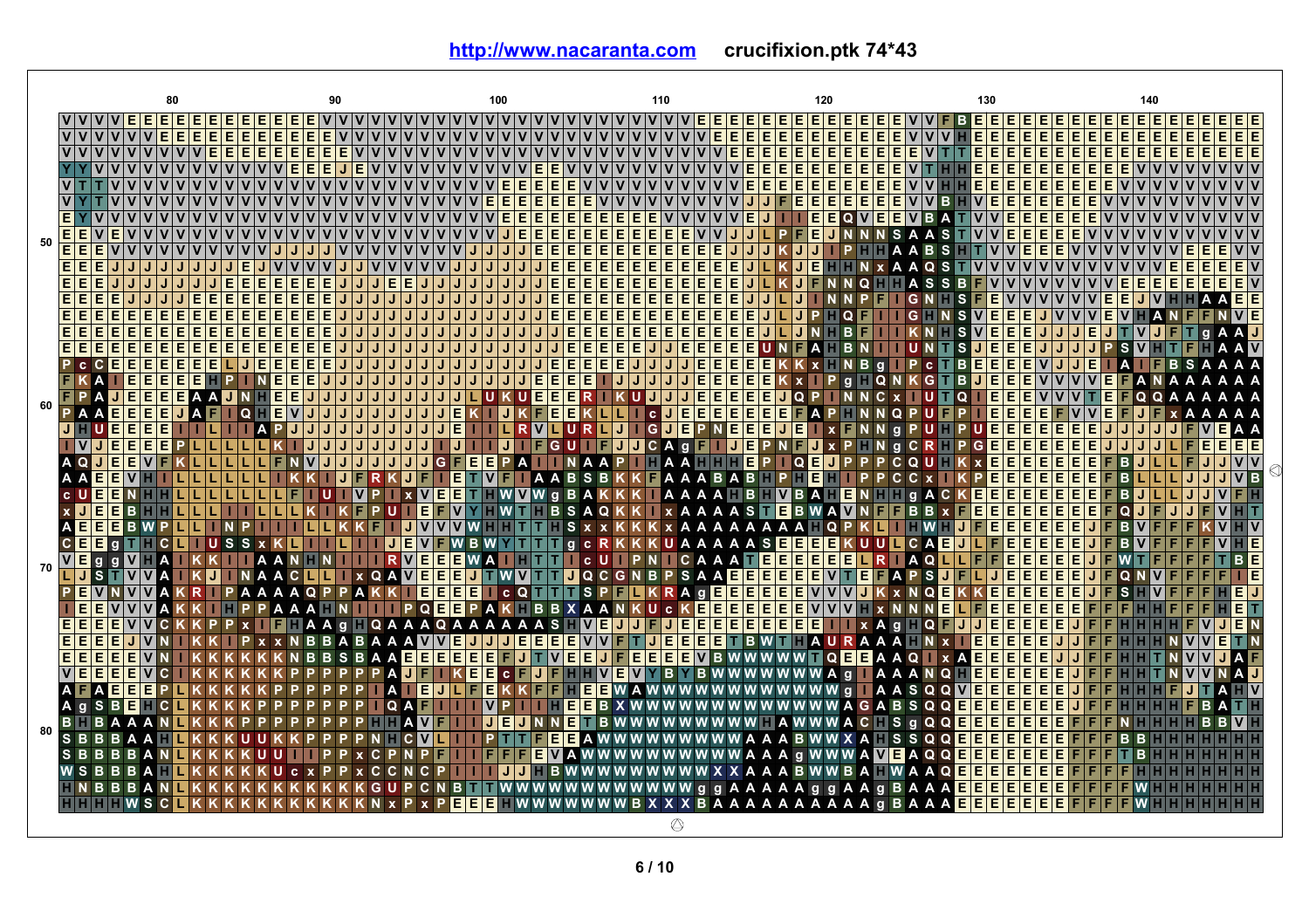**<http://www.nacaranta.com>crucifixion.ptk 73\*43**

|    | 150                             | 160                                                                                                                                                                                                                                                                                                                                                                                                                                                                                        | 170                                             | 180                   |                                                                  | 200                                                                                                                                             | 210                 | 220 |
|----|---------------------------------|--------------------------------------------------------------------------------------------------------------------------------------------------------------------------------------------------------------------------------------------------------------------------------------------------------------------------------------------------------------------------------------------------------------------------------------------------------------------------------------------|-------------------------------------------------|-----------------------|------------------------------------------------------------------|-------------------------------------------------------------------------------------------------------------------------------------------------|---------------------|-----|
|    |                                 |                                                                                                                                                                                                                                                                                                                                                                                                                                                                                            |                                                 |                       |                                                                  | P A A <b>U U I</b> N A A A A A A A A Q q <b>I I WWWWWWW</b>                                                                                     |                     |     |
|    |                                 | E<br>E                                                                                                                                                                                                                                                                                                                                                                                                                                                                                     | E<br>E.<br>E.<br>E.<br>E                        |                       |                                                                  | TKKKFCALK c c x C A A A A A A Q q H W W W W W W                                                                                                 |                     |     |
|    |                                 | <u>EEEEEEEEEEE</u><br>Е<br>Е<br>Е<br>E<br>Е<br>E                                                                                                                                                                                                                                                                                                                                                                                                                                           | Ε<br>Е<br>E                                     |                       |                                                                  | EEEEEEEE VIKKKIXKKKP x Q A A A A A A Q g I WWWWWW I                                                                                             |                     |     |
|    | VVVVEEEEEEE                     | Ē<br>E                                                                                                                                                                                                                                                                                                                                                                                                                                                                                     | E.<br>E.<br>E<br>E<br>E<br>E                    |                       |                                                                  | <b>UFPKKKKQKKKGxcAAAAAASSQFgWWWWWT</b>                                                                                                          |                     |     |
|    |                                 | E                                                                                                                                                                                                                                                                                                                                                                                                                                                                                          | E.<br>E.<br>E                                   |                       | K X X K X X X X X A A A A A A S S A HWH                          |                                                                                                                                                 |                     |     |
|    |                                 | lΕ<br>E<br>E<br> v v v v v v v v v v v v                                                                                                                                                                                                                                                                                                                                                                                                                                                   | E.<br>E.<br><b>VVVVE</b>                        |                       | U PN x N A Q K Q x x A A A A A A A A S q                         | Y Y T T                                                                                                                                         |                     |     |
|    |                                 |                                                                                                                                                                                                                                                                                                                                                                                                                                                                                            | E<br>JEI                                        |                       |                                                                  | IQQANQACFUAxQAAAAAAAASBYHVITWHHHWWH                                                                                                             |                     |     |
| 50 |                                 |                                                                                                                                                                                                                                                                                                                                                                                                                                                                                            | EI                                              |                       | <b>PAAAAAWWFUQCAAAAAAAAAQWHHTM</b>                               |                                                                                                                                                 |                     |     |
|    |                                 |                                                                                                                                                                                                                                                                                                                                                                                                                                                                                            | E<br>VE                                         |                       | FFAAAAA WEW KSNAAAAAAAAAS FW g H                                 |                                                                                                                                                 |                     |     |
|    |                                 | E<br>E.                                                                                                                                                                                                                                                                                                                                                                                                                                                                                    | JE<br>E<br>E                                    |                       | EJHI AAAA TEMUJKACAAAAAAAAA g W g B H H H                        |                                                                                                                                                 |                     |     |
|    | <b>VVVVE</b>                    | E                                                                                                                                                                                                                                                                                                                                                                                                                                                                                          |                                                 |                       | JEEV x PAAAABHVEJ x S C A A A A A A A S S HVVVH                  |                                                                                                                                                 |                     |     |
|    |                                 | <b>JJJVVVEEEEVVV</b><br>$\bullet$                                                                                                                                                                                                                                                                                                                                                                                                                                                          | JJJJ                                            |                       | JEJQ x A A A A H g A H J A g C A A A A A A A A S S V V V V V V E |                                                                                                                                                 |                     |     |
|    | JJJJVEEEEEE                     | E<br>Ε<br>E<br>Е<br>Е                                                                                                                                                                                                                                                                                                                                                                                                                                                                      | UUUUUEEHAAAABHNHVASQAAAAAAAASSTVVVVVE<br>JJJ    |                       |                                                                  |                                                                                                                                                 |                     |     |
|    |                                 | $JJJJJJEEEEEE$<br>E<br>E<br>E                                                                                                                                                                                                                                                                                                                                                                                                                                                              |                                                 |                       | JJJEEEEAAAgNg FAQAAAAAAAASSHVVVVVE                               |                                                                                                                                                 |                     |     |
|    | <b>EEEJJJ</b>                   | <b>JJEEEEE</b><br>Е<br>E<br>E<br>E<br>E.                                                                                                                                                                                                                                                                                                                                                                                                                                                   | E                                               |                       |                                                                  | JJJJJJJVJVEEFAAAAQHQAAAAAAAASSHVVVVVEEEE                                                                                                        | IEIEIEIEI<br>EEEEEV |     |
|    |                                 | <b>IJJEEEEE</b><br>E.<br>O                                                                                                                                                                                                                                                                                                                                                                                                                                                                 |                                                 |                       |                                                                  | I P K N P K F U x A A A S N A A A A A A A A A S B H V V V V V V V V V V A A A A Q Q g Q H                                                       |                     |     |
|    | A A A TEJEEEEE                  | <b>V</b>                                                                                                                                                                                                                                                                                                                                                                                                                                                                                   |                                                 |                       |                                                                  | NNVVFVFFFFFFF IIVFNAA 9 A A A A A A A A A A S H V V V V V V V V V E H V V V V V V                                                               |                     |     |
|    | 80 A A A A N E E E E E E        | E<br>IQ HI                                                                                                                                                                                                                                                                                                                                                                                                                                                                                 |                                                 |                       |                                                                  | H H H H H H P N H H H H H H V V B A V A A A A A A A A A B W V V V V V V V V V V V V                                                             |                     |     |
|    | A A A A <b>MEEEEE</b>           |                                                                                                                                                                                                                                                                                                                                                                                                                                                                                            |                                                 |                       |                                                                  | HHHHHHHHHHHHHHHHHHH VNHNAAAAAAA 9 HVVVVVVVVV                                                                                                    |                     |     |
|    |                                 | A A <b>HE E E E E</b><br>E.<br>$\Omega$                                                                                                                                                                                                                                                                                                                                                                                                                                                    |                                                 |                       |                                                                  | HHHHHHHHHHHHHHHHHA A A A A A A BHVVVVVVVVV <mark>VJ</mark>                                                                                      |                     |     |
|    | AAAAA EEEEE                     | EIE                                                                                                                                                                                                                                                                                                                                                                                                                                                                                        |                                                 |                       | HHHHHHHHHHAQAAAAAAABH <mark>EVVVVV</mark> V                      |                                                                                                                                                 |                     |     |
|    | EHAAAAFH<br><b>METHAAAWEETH</b> |                                                                                                                                                                                                                                                                                                                                                                                                                                                                                            | B <sub>B</sub>                                  |                       |                                                                  | H H H H H H H H H H H H H H H H H H A A A A A A A A A H E V V V V V V V V<br>HHHHHHHHHHFFHHHHA A A A A A A A A Q <mark>V E J J J V V V J</mark> |                     |     |
|    | <b>FHVTJFJJ</b>                 |                                                                                                                                                                                                                                                                                                                                                                                                                                                                                            | <b>BBBB</b><br>HB.                              |                       |                                                                  |                                                                                                                                                 |                     |     |
|    |                                 |                                                                                                                                                                                                                                                                                                                                                                                                                                                                                            | <b>BBB</b>                                      |                       | BBBB <b>ETTHEFTTEHBQAAAAAAAAAAEEE</b>                            |                                                                                                                                                 |                     |     |
|    |                                 |                                                                                                                                                                                                                                                                                                                                                                                                                                                                                            | B.                                              | $B$ HHHHHHFVFFT       |                                                                  | <b>AAAAAAAAANEEE</b>                                                                                                                            |                     |     |
|    |                                 |                                                                                                                                                                                                                                                                                                                                                                                                                                                                                            | $S$ $B$ $B$ $B$                                 | <b>BBBBHHHHVHHHHT</b> | AAAAAAAAQCI                                                      |                                                                                                                                                 |                     |     |
|    |                                 |                                                                                                                                                                                                                                                                                                                                                                                                                                                                                            |                                                 |                       |                                                                  |                                                                                                                                                 |                     |     |
| 70 |                                 |                                                                                                                                                                                                                                                                                                                                                                                                                                                                                            |                                                 |                       | <b>BBBBBBNWTHHHQFUAAAAAAAPEE</b>                                 | EI<br>E<br>E                                                                                                                                    | VEE                 |     |
|    | IFI A HI HI N N FIFI            | в                                                                                                                                                                                                                                                                                                                                                                                                                                                                                          | <b>SSSSAB</b>                                   |                       | HVHS STUEEEEEEEEVQ A A A QUEEE                                   | E<br>E.                                                                                                                                         | <b>FEEEE</b>        |     |
|    | <b>VBSGFHFVAI</b>               | <b>QA</b><br>E                                                                                                                                                                                                                                                                                                                                                                                                                                                                             | H B F V E E E E E H H E<br><u>ieleiei</u><br>EI |                       | <b>FVJVFVJJFANEE</b><br>E                                        | EE<br>IE.<br>E<br>E<br>EI<br>E<br>E                                                                                                             |                     |     |
|    |                                 | <b>EAAANBEBATTI</b>                                                                                                                                                                                                                                                                                                                                                                                                                                                                        | <b>BAAABVVVJFQUEEEEJJJVFEJJVJJFFJAXE</b>        |                       | E<br>E<br>E                                                      | E<br>E<br>E.<br>E<br>E<br>E<br>E                                                                                                                |                     |     |
|    |                                 | VAAAHV gAgHC GAAAAAHVVJJFEE                                                                                                                                                                                                                                                                                                                                                                                                                                                                | E                                               | EJVJJVEJJJJJ          | Ε<br>IJ DENE<br>Е<br>Е<br>E                                      | Е<br>Е<br>E<br>E.                                                                                                                               |                     |     |
|    |                                 | NQBASTAAAQCPAAAAAAA <mark>WVJJJEFFFWVJ</mark> J                                                                                                                                                                                                                                                                                                                                                                                                                                            |                                                 |                       | E<br>E<br>JHEEE<br>E<br>$\blacksquare$ P                         | E.<br>E<br>E<br>Е<br>Е                                                                                                                          |                     |     |
|    |                                 | A I g g S S A A A A A A A A A A A A G E VIJ J                                                                                                                                                                                                                                                                                                                                                                                                                                              | J J V J J                                       | F                     | E<br>E<br>N o Eleie<br>N                                         | <b>EEEE</b><br>E<br>EEI<br>E                                                                                                                    |                     |     |
|    |                                 | HII q q q A A A A A A A A A A A A A E E VIJ J                                                                                                                                                                                                                                                                                                                                                                                                                                              | E<br>÷                                          |                       | IFFUJJVJJJV Q N H J E<br>E<br>E                                  | <b>EEEE</b><br>E<br>E<br>E<br>E                                                                                                                 | EE                  |     |
|    |                                 | <b>FFS</b> g g A A A A A A A A A A A A A A I                                                                                                                                                                                                                                                                                                                                                                                                                                               | $J$ $J$ $F$                                     | JJFL                  | El<br>IJ                                                         | E TA A A C E E E E E FUE E E E                                                                                                                  | IE.                 |     |
|    |                                 | 80 <b>NEAGEAAAAAAAAAAP</b>                                                                                                                                                                                                                                                                                                                                                                                                                                                                 | FI                                              |                       | IVIJ x DEELI A A A A EELI P P DE                                 |                                                                                                                                                 | IE.<br>IE.          |     |
|    |                                 | <b>HIS GBAAAAAAAA AMFUU</b>                                                                                                                                                                                                                                                                                                                                                                                                                                                                | KIIVVHFFFFFFF                                   | <b>FJFE</b><br>IJ     | <b>JJAILAAAAAWEJNNWE</b><br>l P.                                 |                                                                                                                                                 | IE.                 |     |
|    |                                 | $\blacksquare$ $\blacksquare$ $\blacksquare$ $\blacksquare$ $\blacksquare$ $\blacksquare$ $\blacksquare$ $\blacksquare$ $\blacksquare$ $\blacksquare$ $\blacksquare$ $\blacksquare$ $\blacksquare$ $\blacksquare$ $\blacksquare$ $\blacksquare$ $\blacksquare$ $\blacksquare$ $\blacksquare$ $\blacksquare$ $\blacksquare$ $\blacksquare$ $\blacksquare$ $\blacksquare$ $\blacksquare$ $\blacksquare$ $\blacksquare$ $\blacksquare$ $\blacksquare$ $\blacksquare$ $\blacksquare$ $\blacks$ | V V                                             | VJJJJJFFFFJJJJJJ      | <b>JEUA UAAA</b><br><b>NL</b>                                    | E<br>A A N<br>U I NHEI                                                                                                                          | EEE                 |     |
|    |                                 | <b>TBBBAAAAAAAAAD</b>                                                                                                                                                                                                                                                                                                                                                                                                                                                                      | E                                               | VVVVFJVJFVVJJJ<br>IJ  |                                                                  | ULEKLIKCAAAAHUVHHHJVFVV                                                                                                                         | E                   |     |
|    |                                 | <b>BBBAAAAAAAAA</b>                                                                                                                                                                                                                                                                                                                                                                                                                                                                        | E.                                              |                       |                                                                  | IF JJFFQJJJJLJU RGNAAA GSFFQFFNJE                                                                                                               |                     |     |
|    |                                 | <b>SAAAAAAAAA</b>                                                                                                                                                                                                                                                                                                                                                                                                                                                                          |                                                 |                       | EIF<br>CCKUGCKGAA<br>IJ.                                         |                                                                                                                                                 |                     |     |
|    |                                 |                                                                                                                                                                                                                                                                                                                                                                                                                                                                                            |                                                 |                       |                                                                  |                                                                                                                                                 |                     |     |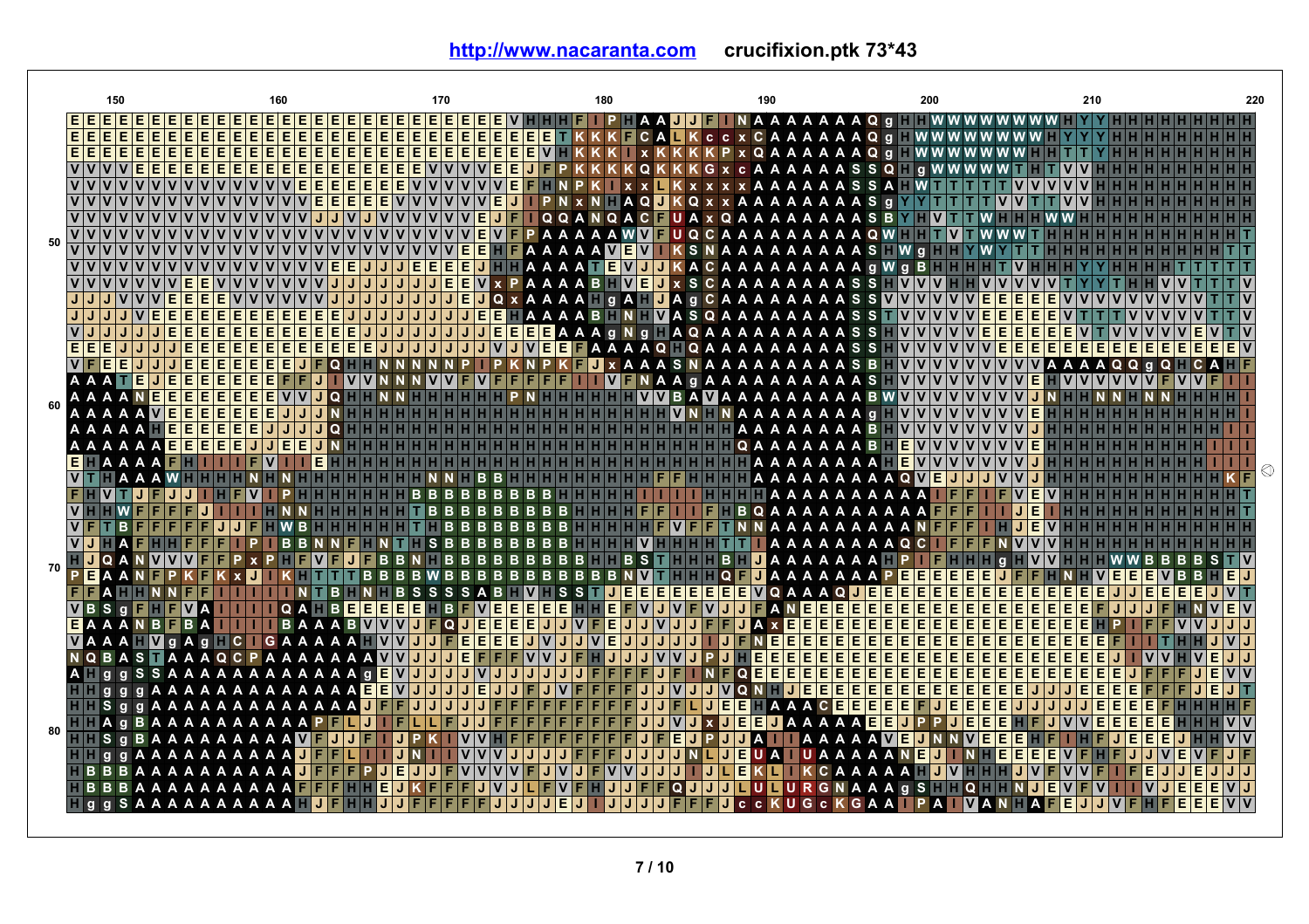**<http://www.nacaranta.com>crucifixion.ptk 73\*42**

|                                       |       |                                   |      |                 |              |    |              |          |     | 10  |          |        |   |               |     |                           |           |            |              |              | 20               |              |             |        |     |              |          |              |    |             |        | 30          |               |                  |              |              |              |                                                        |                |          |             | 40           |   |                 |                |    |              |                |    |                |                      |            | 50 |              |    |     |               |    |        |              |                | 60 |               |  |  |  |  | 70 |                   |  |
|---------------------------------------|-------|-----------------------------------|------|-----------------|--------------|----|--------------|----------|-----|-----|----------|--------|---|---------------|-----|---------------------------|-----------|------------|--------------|--------------|------------------|--------------|-------------|--------|-----|--------------|----------|--------------|----|-------------|--------|-------------|---------------|------------------|--------------|--------------|--------------|--------------------------------------------------------|----------------|----------|-------------|--------------|---|-----------------|----------------|----|--------------|----------------|----|----------------|----------------------|------------|----|--------------|----|-----|---------------|----|--------|--------------|----------------|----|---------------|--|--|--|--|----|-------------------|--|
|                                       |       | TQQNAAKKKKRUUTUAAARU              |      |                 |              |    |              |          |     |     |          |        |   |               |     |                           |           |            |              |              |                  | IJ           |             |        |     | $C \times$   |          | UIL          |    |             |        |             |               |                  |              |              |              | <b>KCAAVHPIIIHH</b>                                    |                |          |             |              |   |                 |                |    |              |                |    |                | <b>KKKUXXIII</b>     |            |    |              |    |     |               |    |        |              | KKQP           |    |               |  |  |  |  |    |                   |  |
|                                       |       | <b>E E E J</b>                    |      |                 |              |    | A A U        |          |     |     |          |        |   |               |     |                           |           | CAAARC     |              |              |                  | EVAKK        |             |        |     |              | U        |              |    |             |        |             | x A           |                  | l Si         |              | HP           |                                                        |                |          |             |              |   |                 |                |    |              |                |    |                |                      |            |    |              |    |     |               |    |        |              |                |    |               |  |  |  |  |    |                   |  |
|                                       |       | <b>EEEEEEE</b> FAGI               |      |                 |              |    |              |          |     |     |          |        |   |               | c   | A                         |           | A          |              |              | $\mathbf{c}$     | IJ           | $\mathbf v$ |        |     |              |          |              |    |             |        | u           |               | A                | B            |              |              |                                                        |                |          |             |              |   |                 |                |    |              |                |    |                |                      |            |    |              |    |     |               |    |        |              |                |    |               |  |  |  |  |    |                   |  |
|                                       |       | <b>EEEEEEWAA</b>                  |      |                 |              |    |              |          |     |     |          |        |   |               |     |                           |           |            | Q            |              | A                | E            | E V         |        |     | Q            |          |              |    |             |        |             |               | A                | s            | в            |              |                                                        |                |          |             |              |   |                 |                |    |              |                |    |                |                      |            |    |              |    |     |               |    |        |              |                |    |               |  |  |  |  |    |                   |  |
| $\circ$ $\frac{[158]^{2}}{[158]^{2}}$ |       |                                   |      | <b>EEJA</b>     |              |    |              |          |     |     | E        | c.     |   |               |     |                           |           |            | c.           |              |                  | Е            |             |        | E   |              |          |              |    |             |        |             | $\mathbf{x}$  | $\mathbf{c}$     |              |              |              |                                                        |                |          |             |              |   |                 |                |    |              |                |    |                |                      |            |    |              |    |     |               |    |        |              |                |    |               |  |  |  |  |    |                   |  |
|                                       |       |                                   |      |                 |              |    |              |          |     |     |          |        |   |               | G   |                           |           |            |              | c            | c                |              |             |        |     |              |          |              |    |             | c      |             |               |                  | A            |              |              | A                                                      |                |          |             |              |   |                 |                |    |              |                |    |                |                      |            |    |              |    |     |               |    |        |              |                |    |               |  |  |  |  |    |                   |  |
|                                       |       | EEE                               |      |                 |              | AF |              | A        |     |     | EIE      |        |   | <b>C</b>      |     |                           |           |            |              |              |                  |              |             | A      | A   |              |          | A            |    |             | c      | A           | c u           |                  | A            | A            |              |                                                        |                |          |             | F            |   |                 |                |    |              |                |    |                |                      |            |    |              |    |     |               |    |        |              |                |    |               |  |  |  |  |    |                   |  |
|                                       |       | <b>FFNAAVE</b>                    |      |                 |              |    |              | $\Box A$ |     | EIE |          | IV I J |   | l cl          | ш   |                           |           |            |              | c            | c.               | u            | E           |        | x N | P            |          | A            |    |             |        |             | Acc           |                  | $\mathbf{x}$ | А            | P            | $\mathbf v$                                            | $\mathbf{x}$   | J        |             |              |   |                 |                |    |              |                |    | C.             |                      |            |    |              |    |     |               |    |        | А            |                |    |               |  |  |  |  |    |                   |  |
|                                       |       | EI A                              |      | <b>VEEHA</b>    |              |    |              |          |     | IE. | IV E     |        |   |               |     | A                         |           |            | c.           | $\mathbf{c}$ | c.               |              | E           | P.     | н   | A            | P        | A            |    | JJ          |        |             | $K$ G G       |                  |              | N            | н            | т                                                      | A              | J        | F           | v            |   |                 |                |    |              |                |    | в              |                      |            |    |              |    |     |               |    |        |              |                |    |               |  |  |  |  |    |                   |  |
|                                       |       | <b>VEEJAAAJE</b>                  |      |                 |              |    |              |          |     |     | V V V    |        |   |               | A   |                           | A         |            | <b>C</b>     | c            | c                |              | Е           |        | JJ  |              | IG U A   |              | J  |             | J      | J           |               | $\mathbf{x}$     |              |              |              | <b>NHIL</b>                                            |                | J        |             | $\mathbf v$  |   |                 | ი              |    |              |                |    | в              | N                    | IJ         |    | $\mathbf{x}$ |    |     |               |    |        |              |                |    |               |  |  |  |  |    |                   |  |
|                                       |       | <b>FIEI</b> N                     |      | <b>A A FIE</b>  |              |    |              | E        | IE. |     |          |        |   | UA            |     | A                         |           |            |              | c            | c                |              | E           | F      | P   | A            |          | $x \times$   | J  |             | J      | J           |               | P                | F            | F            |              |                                                        |                |          |             |              |   |                 | B.             |    |              |                |    | в              | $\alpha$             |            |    |              |    |     | <b>CAAAUL</b> |    |        | A            |                |    |               |  |  |  |  |    |                   |  |
|                                       |       | $\blacksquare$ A                  |      | VE              |              | E  | E            |          |     |     |          |        |   |               |     |                           |           |            | $\mathbf{c}$ | U            | п                |              | EI          |        |     | <b>JJVQP</b> |          |              | E  |             | F      | F           |               |                  | N            | $\mathsf{v}$ | P            |                                                        |                | $\Omega$ | <b>HIV</b>  |              |   | $N$ $\parallel$ | в              | a  |              |                |    |                | <b>WAAAA</b>         |            |    |              |    |     |               |    |        | A            |                |    |               |  |  |  |  |    |                   |  |
|                                       |       | <b>VEE</b>                        |      | Ε               | ΙE           |    |              |          |     |     |          |        |   |               |     |                           |           |            |              |              |                  | ш            |             | IF.    | J   |              | I II Q Q |              |    | Е           | F      | F           | F             | F                |              | <b>HIH</b>   |              | $Q$ $H$ $q$ $A$ $Q$ $W$                                |                |          |             |              |   |                 |                |    |              | N N q q q q    |    |                | <b>WAAAA</b>         |            |    |              |    |     | <b>x</b> U    |    |        | A A          |                |    |               |  |  |  |  |    |                   |  |
|                                       |       | FEE                               |      | ΙE              | ΙE           | E  | Е            | Е        | Е   |     |          |        |   |               |     | c                         |           |            | $\mathbf{c}$ |              | $\mathbb{R}$     | U            | E           |        | IJĿ |              | P        | P            | E  |             | F      | F           | F             |                  |              |              |              | <b>g B A W T W N N B g g g W A A A A Q Q G x A A A</b> |                |          |             |              |   |                 |                |    |              |                |    |                |                      |            |    |              |    |     |               |    |        |              |                |    |               |  |  |  |  |    |                   |  |
| 100                                   | E E E |                                   |      |                 |              |    |              |          |     |     |          |        |   |               |     |                           |           |            |              |              |                  | п            | J           | IJ     | IJ  |              | N N      |              | ш  |             |        | E           |               |                  |              |              | <sub>S</sub> | <sub>S</sub>                                           | B              | R.       |             | $\mathbf v$  |   |                 |                |    |              |                |    |                | <b>NNBQNNgAAA</b>    |            |    |              |    |     |               |    |        | A            |                |    |               |  |  |  |  |    |                   |  |
|                                       |       |                                   |      | E               |              |    |              |          |     |     |          |        |   |               |     |                           |           |            | G            |              | R                | U            |             |        |     |              | ы        |              |    |             |        |             |               |                  |              |              |              | W B                                                    | B              | B        |             | $\mathsf{v}$ |   |                 |                |    |              |                |    |                | <b>NBGQCBWAAA</b>    |            |    |              |    |     | $\mathbf{x}$  |    | A      |              |                |    |               |  |  |  |  |    |                   |  |
|                                       |       | FFF                               |      | E               | E            | Е  |              |          |     |     | F.       | F.     |   | <b>ARAAGH</b> |     |                           |           |            |              |              | l u u            |              | IJ          | IJ     | IJ  | J            | J        | J            | J  |             |        | P           | F             |                  |              |              |              |                                                        | W <sub>B</sub> |          |             |              |   |                 |                |    |              |                |    |                | <b>HTVNggQNBWAAA</b> |            |    |              |    |     |               |    | A<br>A | <sup>o</sup> |                |    |               |  |  |  |  |    |                   |  |
|                                       | EE    |                                   |      |                 |              |    |              |          |     |     |          |        |   | ⊕             |     |                           |           |            |              |              | п                | ш            | J           | J      | J   | J            | J        | ы            |    |             | P      |             |               |                  |              |              |              |                                                        |                |          | $\mathbf v$ | F            |   |                 | <b>BNB</b>     |    |              |                |    |                | QNNgAAA              |            |    | P.           |    |     |               |    |        |              |                |    |               |  |  |  |  |    |                   |  |
|                                       |       | <b>FEE</b>                        |      |                 |              |    |              |          |     |     |          |        |   |               |     |                           |           |            |              |              | п                |              |             |        |     |              |          |              |    |             | F      | J           | N             |                  |              |              |              |                                                        |                |          | $\mathbf v$ | н            |   |                 | $\overline{a}$ | a  |              |                |    | $\mathbf{q}$   | A A A                |            |    | F.           |    |     |               |    |        |              |                |    |               |  |  |  |  |    |                   |  |
|                                       |       | FFF                               |      |                 | <b>EE</b>    |    |              |          |     |     |          |        |   |               |     | G G                       |           |            | R            |              | U                | G            | J.          |        |     |              |          |              | т. |             | J      |             | A             |                  | c            |              |              |                                                        |                |          | v           |              |   | $\mathbf{C}$    | B              | B. | $\mathbf{x}$ |                |    |                | CGAAA                |            |    |              |    |     |               |    |        |              |                |    |               |  |  |  |  |    |                   |  |
|                                       | EE    |                                   |      |                 |              |    | $\Omega$     | $x$ $c$  |     | G   |          |        | G |               |     | u                         | R         |            |              |              | п                | G            | J           | IJ     | IJ  | J            | IJ       | П            | IJ |             | F      | A           | J.            | F                | $\mathbf{x}$ | v            |              |                                                        |                |          | $\mathbf v$ |              | c |                 | в              | в  |              | x <sub>a</sub> |    | $\overline{a}$ | A A A                |            |    | IHI J I      |    |     |               |    |        |              |                |    |               |  |  |  |  |    |                   |  |
|                                       |       | <b>VHF</b>                        |      |                 | JIJ          |    | I J I J I J  |          |     |     |          | C      | G | G             | c.  |                           |           |            |              |              | c U              |              |             |        |     |              | J        | J            | J  |             |        | A           | N             |                  |              |              |              |                                                        |                |          |             |              |   |                 |                |    |              |                | C. | A              | А                    |            |    |              |    |     |               |    |        |              |                |    |               |  |  |  |  |    |                   |  |
|                                       |       | U U V                             |      |                 |              |    |              |          |     |     | $\Omega$ |        | G | G             |     | $\mathbf{C}$ $\mathbf{I}$ |           |            |              |              | c.               |              |             |        |     |              |          |              |    | $\mathbf v$ |        | A           |               |                  |              |              |              |                                                        |                |          |             |              |   |                 |                |    |              |                | c  | $\alpha$       | A                    |            |    |              |    |     |               |    |        |              |                |    |               |  |  |  |  |    |                   |  |
|                                       |       | JILIL                             |      |                 |              |    |              |          |     |     |          | ∙@     |   |               |     |                           |           | <b>RRU</b> |              |              |                  | $\mathbf{c}$ | J           |        |     |              | J        | J            |    |             | P      | A           | F             | F                |              |              |              |                                                        |                |          |             |              |   | C.              | C.             |    |              |                | в  |                | <b>B</b> a A A       |            |    | F.           |    |     |               |    |        |              |                |    |               |  |  |  |  |    |                   |  |
| 110                                   |       | JILIL                             |      |                 |              |    |              |          |     |     |          |        |   |               | G   |                           |           |            |              | $\bullet$    |                  | A            |             |        |     |              |          |              |    |             |        |             |               |                  |              |              |              |                                                        |                |          |             |              |   |                 |                |    |              |                | в  | в              | q                    | A A        |    |              |    |     |               |    |        |              |                |    |               |  |  |  |  |    | $x$ G             |  |
|                                       |       |                                   |      |                 |              |    |              |          |     |     |          |        | G |               |     | A U                       |           |            |              | $\mathbf{C}$ | C.               | A            |             |        |     |              |          |              |    | F           | J      | Е           |               |                  |              |              |              |                                                        |                |          |             |              |   |                 |                |    |              |                |    | в              | A                    | A          |    |              |    |     |               |    |        |              |                |    |               |  |  |  |  |    |                   |  |
|                                       |       |                                   |      |                 |              |    |              |          |     |     |          |        |   |               |     | A A                       |           | A          |              |              | $x$ C C          | c U          |             |        |     |              | F        |              |    | P           | F      | $\cdot$     |               |                  |              |              |              |                                                        |                |          |             |              |   |                 |                |    |              | в              |    | B              | Δ                    | A          |    |              |    | A   |               |    | c.     |              |                |    |               |  |  |  |  |    |                   |  |
|                                       |       |                                   |      |                 |              |    |              |          |     |     |          |        |   | G Q A         | A   |                           |           |            |              |              | ACCC             |              |             | J      |     |              |          | Е            |    |             | F      | $\mathbf v$ | O             |                  |              |              |              |                                                        |                |          |             |              |   | O               |                |    |              |                |    | $\mathbf{q}$   | A A A                | A A        |    | F            | D  |     | EI            |    |        |              |                |    |               |  |  |  |  |    | c U K             |  |
|                                       |       |                                   |      |                 |              |    |              |          |     |     |          |        |   |               |     |                           |           |            |              |              |                  | A            |             |        |     |              |          |              |    |             |        |             |               |                  |              |              |              |                                                        |                |          |             |              |   |                 |                |    |              |                |    |                | в                    |            |    |              |    |     |               |    |        | G.           |                |    |               |  |  |  |  |    |                   |  |
|                                       |       |                                   |      |                 |              |    |              |          |     |     |          | A      |   |               |     |                           | <b>JE</b> | $C$ A A A  |              |              | A                | A            |             |        |     |              |          |              |    |             |        | F           | ۵             |                  |              |              |              |                                                        |                |          |             |              |   |                 |                |    |              |                | в  | $\alpha$       | <sub>S</sub>         | A A        |    | F            |    |     |               |    | FI     |              |                |    |               |  |  |  |  |    |                   |  |
|                                       |       |                                   | JIFI |                 | $\mathbf{r}$ |    | $\mathbf{C}$ |          |     |     |          |        |   |               | IE. |                           |           | J          | IJ           | l a          | <b>KAAA</b><br>A | A            | c.          | c U    |     |              | Е        | в            |    | J           | J<br>J | P           | $\alpha$<br>A | F<br>$\mathbf v$ |              |              |              |                                                        |                |          |             |              |   |                 |                |    |              |                |    |                | $\alpha$             | A A<br>A A |    | FIF1         |    | A   | LIE.          |    |        |              |                |    |               |  |  |  |  |    | <b>G</b> K<br>G K |  |
|                                       |       |                                   |      |                 |              |    |              |          | IE. | E   | E        |        |   |               |     |                           | IJ        | IJ         |              | IV           | <b>PR</b>        |              | п           |        |     |              |          | в            |    |             |        |             | A             |                  |              |              |              |                                                        |                |          |             |              |   |                 |                |    |              |                |    |                | s                    | A          |    |              |    |     |               | c. |        |              |                |    |               |  |  |  |  |    |                   |  |
|                                       |       | lı i film                         |      | IP <sub>x</sub> |              |    |              |          |     |     |          |        |   |               |     |                           |           |            |              |              | c.               |              |             |        |     |              |          |              |    |             |        |             | Ω             |                  |              |              |              |                                                        |                |          |             |              |   |                 |                |    |              |                |    |                | s                    | A A        |    | F.           |    |     |               |    |        |              |                |    |               |  |  |  |  |    | <b>UU</b>         |  |
|                                       |       | $\blacksquare$ K $\blacksquare$ x |      |                 |              |    |              |          |     |     |          |        |   |               |     |                           |           |            |              | IJ           |                  |              |             | c      | E   |              |          | $\mathbf{v}$ |    |             |        | $\mathbf v$ |               | в                |              |              |              |                                                        |                |          |             |              |   |                 |                |    |              |                |    |                | s                    | A          |    |              |    |     |               |    |        |              |                |    |               |  |  |  |  |    | υu                |  |
| 120                                   |       | $I$ $K$ $P$                       |      | A G             |              |    |              |          |     |     |          |        |   |               |     |                           |           |            |              |              | ۰<br>u           | ∣c U         |             | c<br>c | Е   |              |          |              |    |             |        |             |               |                  |              |              |              |                                                        |                |          |             |              |   |                 |                |    |              |                |    |                |                      |            |    |              |    |     |               |    |        |              |                |    |               |  |  |  |  |    | UU.               |  |
|                                       |       |                                   |      | POH             |              |    |              |          |     |     |          |        |   |               |     |                           |           |            |              |              |                  |              |             |        |     |              | F        |              |    |             |        | F           |               | Δ                |              |              |              |                                                        |                |          |             |              |   |                 |                |    |              |                |    |                |                      |            |    | F.           |    | A   | $\Omega$      |    | F.     |              |                |    |               |  |  |  |  |    |                   |  |
|                                       |       | I cU                              |      |                 | A N          |    |              |          |     |     |          |        |   |               |     |                           |           | c          |              |              |                  |              |             |        |     |              |          |              |    |             |        |             | л             |                  |              |              |              |                                                        |                |          |             |              |   |                 |                |    |              |                |    |                |                      |            |    |              | F  |     |               |    |        |              |                |    |               |  |  |  |  |    | GU.               |  |
|                                       |       | I A I                             |      | <b>IAA</b>      |              |    |              |          |     |     |          |        |   |               |     |                           |           |            |              |              |                  | E            | J           |        |     |              | п        | E.           |    | E           | E      | E           |               |                  |              |              |              |                                                        |                |          |             |              |   |                 |                |    |              |                |    |                | B.                   | Δ          |    |              |    | A   |               |    |        |              |                |    | c.            |  |  |  |  | A  | $Q \times X$      |  |
|                                       |       |                                   |      | A A             |              |    |              |          |     |     |          |        |   |               |     | г                         |           | O          |              |              |                  | E            | J           | IJ     | Е   | J            |          |              |    |             |        |             |               |                  |              |              |              |                                                        | С              |          |             |              |   |                 |                | O  |              | F              | F. |                | $\alpha$             | A A        |    |              |    | A A |               |    |        |              |                |    |               |  |  |  |  |    |                   |  |
|                                       |       |                                   |      | A A             |              |    |              |          |     |     |          |        |   |               |     |                           |           | s.         | $\Omega$     | A            |                  |              | v           | F      |     |              | P        |              |    |             |        |             |               |                  |              |              |              |                                                        | Ω              |          | Ω           |              |   |                 |                |    |              | <b>NUV</b>     |    |                | <b>IWA</b>           |            | A  | н            | P. | А   |               | ЕI |        |              | $\mathbf{X}$ C |    | 小             |  |  |  |  |    |                   |  |
|                                       |       |                                   | POA  |                 |              |    |              |          |     |     |          |        |   |               |     |                           |           |            |              |              |                  |              | $V$ $V$     |        |     |              | F        |              | Е  |             | Е      |             |               |                  |              |              |              |                                                        | C.             |          |             |              |   |                 |                |    |              |                |    |                |                      |            |    | <b>NNOA</b>  |    |     |               | D  | F      |              |                |    | P x x C A x x |  |  |  |  |    | <b>x A A x x</b>  |  |
|                                       |       |                                   |      |                 |              |    |              |          |     |     |          |        |   |               |     |                           |           |            |              |              |                  |              |             |        |     |              |          |              |    |             |        |             |               |                  |              |              |              |                                                        |                |          |             |              |   |                 |                |    |              |                |    |                |                      |            |    |              |    |     |               |    |        |              |                |    |               |  |  |  |  |    |                   |  |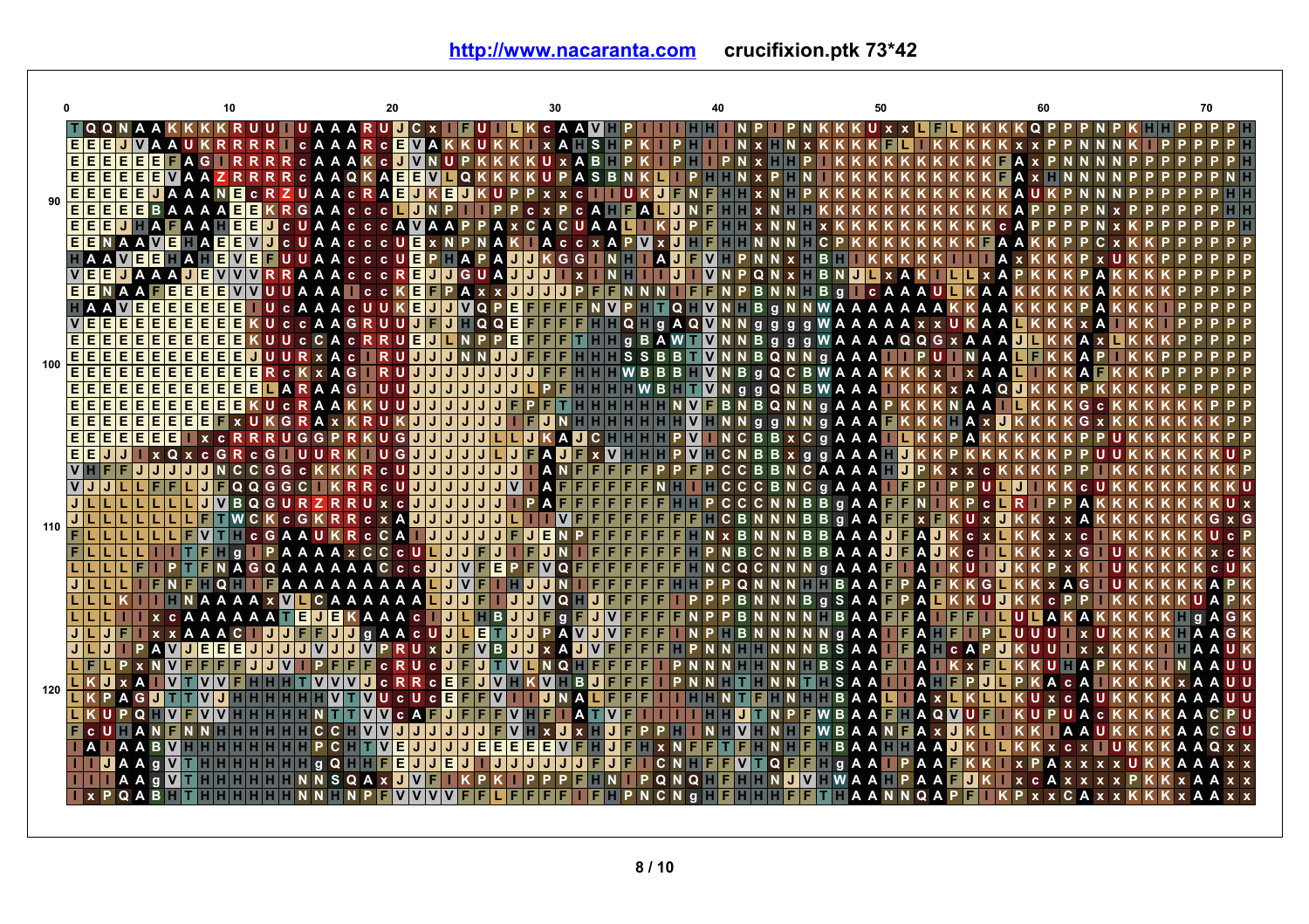|     | 80                                  |                                                                    | 100                                                                                                       | 110                                             | 120                                            | 130                                                                                      | 140                             |
|-----|-------------------------------------|--------------------------------------------------------------------|-----------------------------------------------------------------------------------------------------------|-------------------------------------------------|------------------------------------------------|------------------------------------------------------------------------------------------|---------------------------------|
|     | HHHHHBHL                            |                                                                    | PGA IVAWWWWWBBXXXAAAAAAAAAAAqqAAAEEEEEEE                                                                  |                                                 |                                                |                                                                                          | FFFWH                           |
|     |                                     |                                                                    |                                                                                                           |                                                 |                                                | IE.<br>Е<br>Е<br>Е                                                                       |                                 |
|     |                                     |                                                                    | GAFWAWBBWXXggABXXAAAAAAAAAAAFTQAAAPUPF<br>CUANTAAAXXWX g g B B B B A A A A A A A A A H <b>M H</b> A A A A |                                                 |                                                | E<br>E<br>E<br>E                                                                         |                                 |
|     |                                     |                                                                    | NSAPEWAAAB g B A A A B B A A A A A A A A A g                                                              |                                                 | <b>TPAAAA</b>                                  |                                                                                          |                                 |
| 90  |                                     |                                                                    |                                                                                                           |                                                 |                                                | IJ                                                                                       |                                 |
|     |                                     |                                                                    |                                                                                                           |                                                 |                                                | E<br>JL<br>E                                                                             |                                 |
|     |                                     |                                                                    |                                                                                                           |                                                 |                                                | N V<br>E<br>IE.<br>IJ<br>Q                                                               | в                               |
|     | $\Omega$                            |                                                                    |                                                                                                           |                                                 |                                                | $\mathbf v$                                                                              |                                 |
|     | $Q$ $P$                             |                                                                    | K AAAAAAAAAAAAAAAAAAA HEEAAAAAA                                                                           |                                                 |                                                | E                                                                                        |                                 |
|     | <b>PNNNNNNNNBa</b>                  | $G \times x$                                                       | <b>THE E</b> E CA A A A A A A A A A A A A A A A A <mark>J E</mark> A A A A A A                            |                                                 |                                                | Е                                                                                        |                                 |
|     |                                     | G <sub>R</sub>                                                     | KLKHULKFHAAAAAAAAAAAAAAA gEHAAAAA                                                                         |                                                 |                                                |                                                                                          |                                 |
|     | PPNNN                               | $\mathbf{q}$                                                       | <b>TEKXHADNQNAAAAAAAAAAAAAAAAETAAAA</b>                                                                   |                                                 |                                                | E<br>$\mathbf v$<br>A<br>F                                                               |                                 |
|     | <b>NNNBSCH</b>                      |                                                                    | LIKUNGUDNQAAAAAAAAAAAAAAAAAWNAKxAN                                                                        |                                                 |                                                | $\mathbf v$<br>E<br>F<br>$\mathbf v$<br>E<br>E<br>$\mathbf{x}$                           |                                 |
| 100 |                                     | $\alpha$                                                           | KKQWOFAAAAAAAAAAAAAAAAAAAQ                                                                                |                                                 |                                                | $\alpha$                                                                                 |                                 |
|     | PPN                                 | ITI a                                                              | K K K K B x x A A A A A A A A A A A A A S T <mark>W E E E J E E</mark>                                    |                                                 |                                                | IE.<br>1 F<br><b>JI</b> x F<br>۵                                                         |                                 |
|     |                                     |                                                                    | <b>KHJJJVJI</b>                                                                                           | <u>IJJEEEEEEEJJJEJE</u>                         | J/J/J/J<br><b>VF</b>                           | IJ<br>IE.<br>IJ<br>J.<br>IJ                                                              | O                               |
|     |                                     |                                                                    | AQQAAAACF <b>MEEE</b><br>J.<br>EEE                                                                        | E<br>EEEE<br>JJE<br>E<br>JJ E                   | $L L L J J J J J J J J$<br>IJ                  | Е<br>IJ<br>IJ<br>IJ<br>J.<br>IJ<br>O                                                     |                                 |
|     |                                     | E<br>El<br><b>NNNNNCOA</b><br>E<br>E<br>E<br>E<br>E<br>E<br>E<br>E | lE.<br>JJJJ<br><b>EE</b><br>E<br>$\mathbf{J}$                                                             | IJIJ<br>$\mathbf{J}$<br>J<br>J.<br>J.<br>atat   | $E E E E J J J J J J J J J J J$<br>JJJJJ<br>IJ | JE<br>IJ<br>IJ<br>$\Omega$<br>JU<br>IJ<br>IJ<br>ا دا ادا<br>ыl<br>$\mathbf{J}$<br>N<br>J |                                 |
|     | NNNNCCN                             | E<br>E<br>E<br>E                                                   | E<br>E                                                                                                    | J J J J J J J J J J                             | U U U U U U<br>IJ                              | J J <br> J J J <br>IJ<br>Iv<br>IE.<br>A FI                                               | <b>QQP</b>                      |
|     | N <sub>N</sub> a                    | E<br>QQCA<br>E<br>E<br>E                                           | E<br>EE<br>IJIJ                                                                                           | $\mathbf{J}$<br>J.                              | ULLULLULLULLULLULLULLU                         | $\overline{\mathsf{v}}$<br>A A A<br>F<br>IJ<br>IJ<br>A A                                 | $\circ$ $\circ$<br>$C_{\alpha}$ |
|     |                                     | NNNgQQQQAxE<br>E.<br>E<br>E                                        | ΙE<br>IE.<br>E<br>$\mathbf{J}$<br>J                                                                       | J.<br>a.<br>J.<br>J.<br>лI<br>JIJI              | JJJJJ                                          | $\overline{\mathbf{J}}$ de $\mathbf{s}$ v $\mathbf{u}$<br>B.                             | GCCOAA                          |
|     |                                     | NCCQQQQAN<br>E<br>E<br>E                                           | ΙE<br>EE<br>JJ                                                                                            | $\mathbf{J}$<br>L L L<br>J.                     | <u>JULIULIULIULIU</u>                          | <b>IEIEIEIEIE</b><br>JJE<br>E<br>E<br>E                                                  | JQBQ I <b>MJ</b> HAAAA          |
|     | x <sub>a</sub>                      | QQQQAFF<br>E<br>E<br>El<br>E                                       | JJ<br>J                                                                                                   | J<br>L L L<br>J<br>IJ                           | <u>LIJIJIJIJIJIJIJ</u>                         | <b>IEIEIEI</b><br>Έ<br>Έ<br>E<br>E<br><b>TE E</b><br>IJ<br>IJ                            | <b>NQFINE BAA</b>               |
| 110 |                                     | <b>xQQQQXA</b><br><b>EE</b><br>E<br>E<br>E<br>E                    | J<br>IJ                                                                                                   | л<br>¢<br>$\mathbf{J}$<br>a.<br>J.<br>J.        | J J L L L L L L L L L<br>IJ                    | E<br>E<br>E<br>  J   J<br>IJ                                                             | $Q$ A A<br><b>IIBAAA</b>        |
|     |                                     | N x U N Q Q Q x N A x N E<br>E.<br>E<br>F<br>E                     | F.<br>lE.<br>E                                                                                            | J                                               | J   J   J   J   J<br>IJ                        | IJ<br>O                                                                                  |                                 |
|     | KGxx                                | QPUPQQQANQALEE<br>EE<br>EI                                         | Е<br>IE.<br>IE.<br>IE                                                                                     |                                                 | JJJJJ                                          |                                                                                          |                                 |
|     |                                     | QPGNQQAACQAFFILITI                                                 | IE.<br>FF<br>E.<br>IE.<br>E<br>IE.<br>J                                                                   | Ε<br>Ε<br>П<br>E<br>E<br>E<br>E<br>E.<br>E      | E                                              | Е<br>Е<br>Е<br>Е<br>E.<br>E.<br>Е                                                        | E<br>Е<br>EI<br>E<br>E<br>E E   |
|     | <b>KKKPGCNNNNNAAAACQA</b>           | $P$ J<br>P.                                                        | IJ EI<br>EE<br>$\mathbf{C}$                                                                               | E<br>E<br>E<br>E<br>E<br>E<br>E<br>EI<br>El     | EE<br>EI<br>FI<br><b>FIF</b><br>E              | E<br>E<br>E<br>E<br>E<br>E<br>Е<br>E                                                     |                                 |
|     | KKNCggCPNNNAAAAgQQAE                | JFI<br>F                                                           | <b>EJV</b><br><b>FF</b>                                                                                   | E<br>E<br>E<br>F<br>F                           | E<br>E<br>E<br>E.<br>E<br>Е                    | E<br>E<br>E<br>E<br>E<br>E<br>E                                                          |                                 |
|     | KPNCC x U P G P Q A A A Q Q Q A U U | F V V E                                                            | <b>EJJJ</b><br>J                                                                                          | F                                               | IE.<br>E<br>IE.                                | E E E<br>E<br>Е<br>E                                                                     |                                 |
|     | K K N C g N C P P P H Q A A A Q Q x | T E<br>E<br>EI<br>E<br>A                                           | JILJ                                                                                                      | IL EI<br>JE<br>JIL<br>$\mathbf{J}$              | P.                                             |                                                                                          |                                 |
|     | <b>KKN xN</b>                       | <b>PQAAAQQxAcMKFIII</b>                                            | FFFIL<br>IE.<br>FF                                                                                        | J.<br>$\mathbf{U}$<br>J                         | FEJLFEI                                        |                                                                                          | IE.                             |
| 120 | UKP                                 | <b>AAQCXQ</b><br>KJHFFIJJJx                                        | F<br>IFIF                                                                                                 |                                                 |                                                |                                                                                          | 6 N                             |
|     | UUUx                                | CXAQI<br>A A A Q                                                   | IJ<br>IJIL                                                                                                | F                                               |                                                |                                                                                          | <b>VQ</b>                       |
|     | UUUxxCPGUUPPAAAACCxQ                | <b>IPKUK</b>                                                       | P                                                                                                         | E                                               |                                                |                                                                                          |                                 |
|     |                                     | <b>GGPUCNAAAACCXA</b><br>TEEE                                      | E<br>J A<br>IJ                                                                                            |                                                 |                                                | $x$ U<br>G                                                                               | <b>AF</b>                       |
|     |                                     | <b>PUCNQAAACCCAXIE</b><br>E                                        | E<br>JJJJJJJ<br>IE.                                                                                       | E<br>J.<br>J.<br>F<br>IJ.<br>$\mathbf{U}$<br>PШ | EI<br>E<br>EI<br>JJJJ                          | Е<br>E<br>E.                                                                             | P X                             |
|     |                                     | <b>x P P P P x x x P U x N N A A A C C C C A EEEE</b>              | FIEIEIE<br>J.                                                                                             | <b>EEE</b><br>J.<br>J.<br>J.<br>IJ              | υI<br>  J   J   J                              |                                                                                          | JIE.                            |
|     |                                     | <b>x G P P P x x x K U C N P A A A Q C C Q A K E E E E E</b>       | <b>EEEEEEE</b><br>IE.                                                                                     | J.<br>IJ<br>IJ.<br>UU.                          | J L J J J J J J J J J                          | E<br>Е                                                                                   |                                 |
|     |                                     | <b>PCNNxxxCCAAAQCNxx</b>                                           |                                                                                                           | $\mathbf{I}$<br>E                               |                                                |                                                                                          |                                 |
|     |                                     |                                                                    |                                                                                                           | ♤                                               |                                                |                                                                                          |                                 |